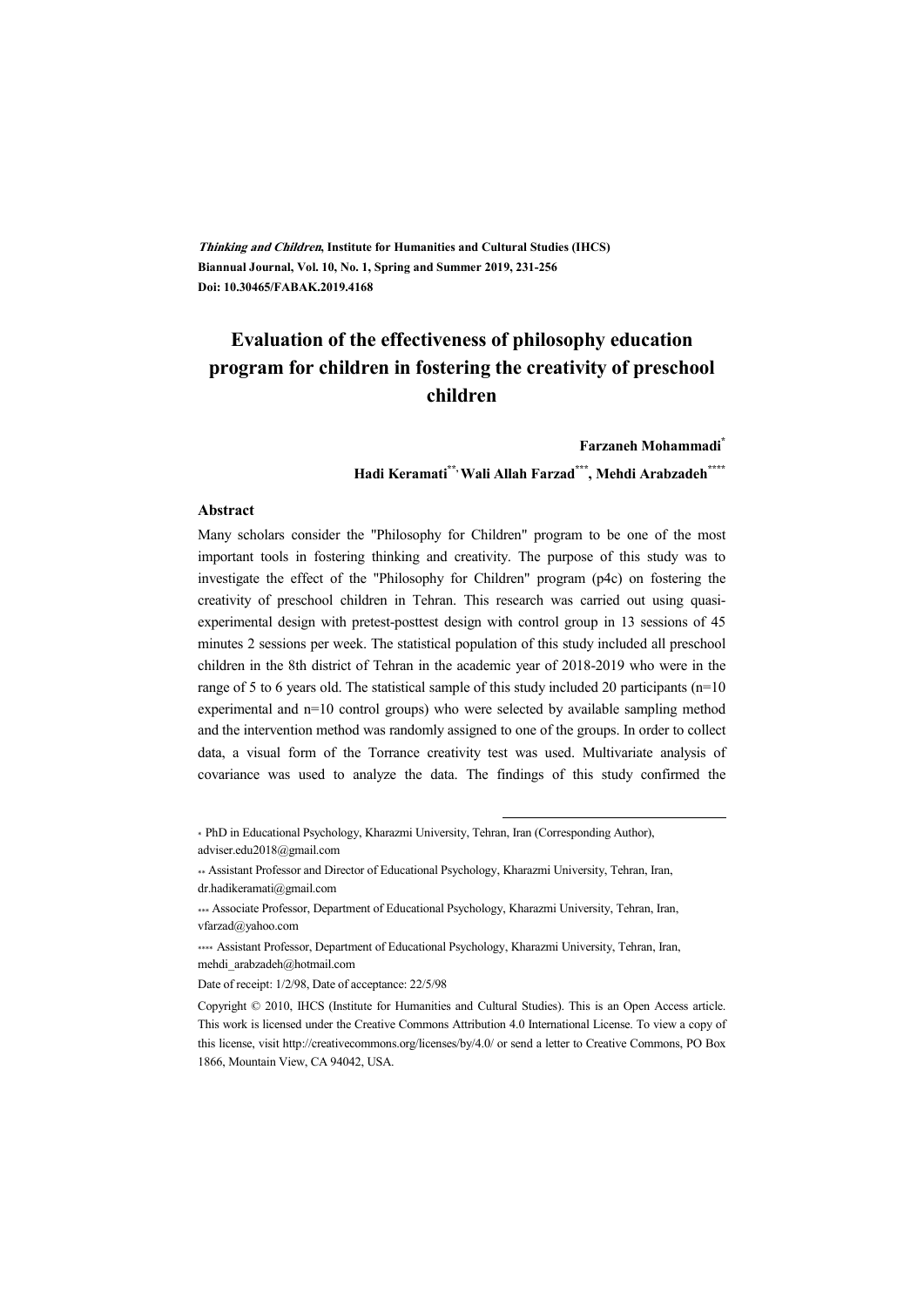credibility of the philosophy for children program in fostering creativity and its four main components, originality, expansion, fluidity and flexibility.

**Keywords:** creativity, Teaching philosophy for children, creative thinking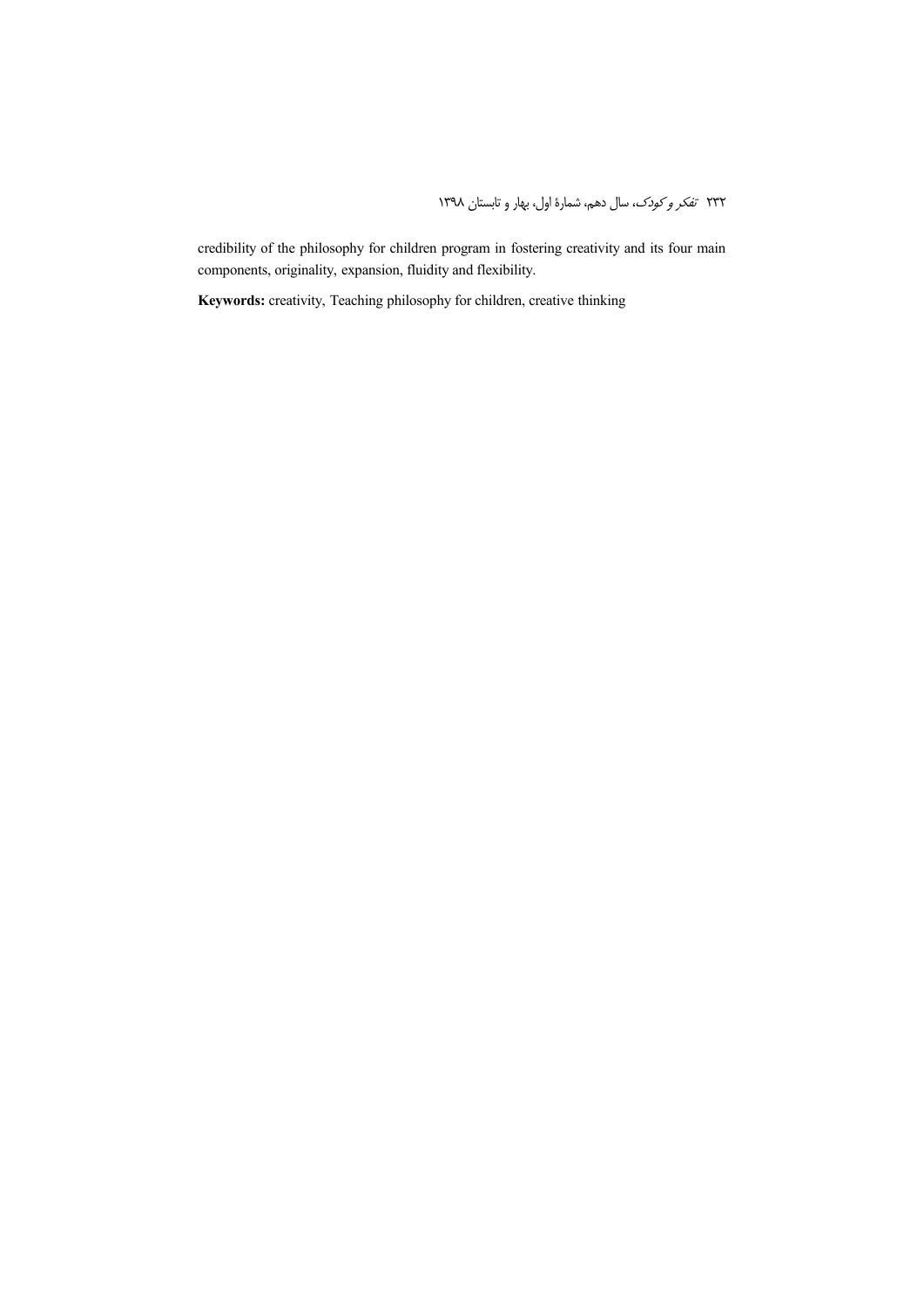تفکر و کودک، یژوهشگاه علوم انسانی و مطالعات فرهنگی دوفصلiامهٔ علمی (مقالهٔ علمی ــ پژوهشی)، سال دهم، شمارهٔ اول، بهار و تابستان ۱۳۹۸، ۲۳۳–۲۵۶

# بررسی اثریخشی برنامهٔ آموزش فلسفه به کودکان در پرورش خلاقيت كودكان پيش ديستاني

#### فرزانه محمدي\*

هادی کرامتی\*\*، ولی الله فرزاد\*\*\*، مهدی عرب زاده\*\*\*

#### حكىدە

بسیاری از یژوهشگران برنامهٔ « فلسفه بـه کودکـان» را یکی از ابزارهـای مهـم در یــرورش مهارت هاي تفكر و خلاقيت مي دانند. هــدف ايــن پــژوهش بررســي اثربخشــي برنامــهٔ « فلسفه بـه کودکــان» بر پرورش خلاقیت کودکان پیش دبستانی شــــهر تهـــران اســت. ایــن یژوهش به روش نیمه آزمایشی با طرح پیش آزمون - پیس آزمون بیا گیروه گیواه طبی ۱۳ جلسه ٤٥ دقیقه ای به صورت ٢ جلسه در هفته انجام شـد. جامعــه آمــاری ایــن یــژوهش شامل کلیه کودکان پیش دبستانی منطقه ۸ شهر تهران در سال تحصیلی ۹۸–۹۷ بـود کـه در دامنه سنی ٦–٥ سال قرار داشتند. نمونه آماری این یژوهش شامل ۲۰ شرکت کننده (۱۰ نفـر گروه آزمایش و ۱۰ نفر گروه گواه) بود که به روش نمونه گیری در دسترس انتخاب شــدند و روش مداخله به صورت تصادفی به یکی ازگروه ها منتسب شد. به منظـور جمـع اَوری دادهها، از نسخه تصویری آزمـون خلاقیت تورنس استفاده شد . جهـت تحلیــل دادههــا، از آزمون تحلیل کوواریانس چند متغیره استفاده شـــد. یافتـههـای ایـــن پـــۋوهش، اعتبـــار

<sup>\*</sup> دکتـــــري روانشناســــــي تربيتــــــي، دانشـــــگاه خـــــوارزمي، تهـــــران، ايـــــران (نويســـــندهٔ مســـــئول)، adviser.edu2018@gmail.com

<sup>\*\*</sup> استادیار و مدیرگروه روانشناسی تربیتی، دانشگاه خوارزمی، تهران، ایران، dr.hadikeramati@gmail.com \*\*\* دانشیار گروه روانشناسی تربیتی، دانشگاه خوارزمی، تهران، ایران، vfarzad@yahoo.com \*\*\*\* استادیار گروه روان شناسی تربیتی، دانشگاه خوارزمی، تهران، ایران، mehdi\_arabzadeh@hotmail.com تاريخ دريافت: ٠٢/٠٢/٠٢/٠٢٨، تاريخ يذيرش: ١٣٩٨/٠٥/٢٢

Copyright © 2018, IHCS (Institute for Humanities and Cultural Studies). This is an Open Access article distributed under the terms of the Creative Commons Attribution 4.0 International, which permits others to download this work, share it with others and Adapt the material for any purpose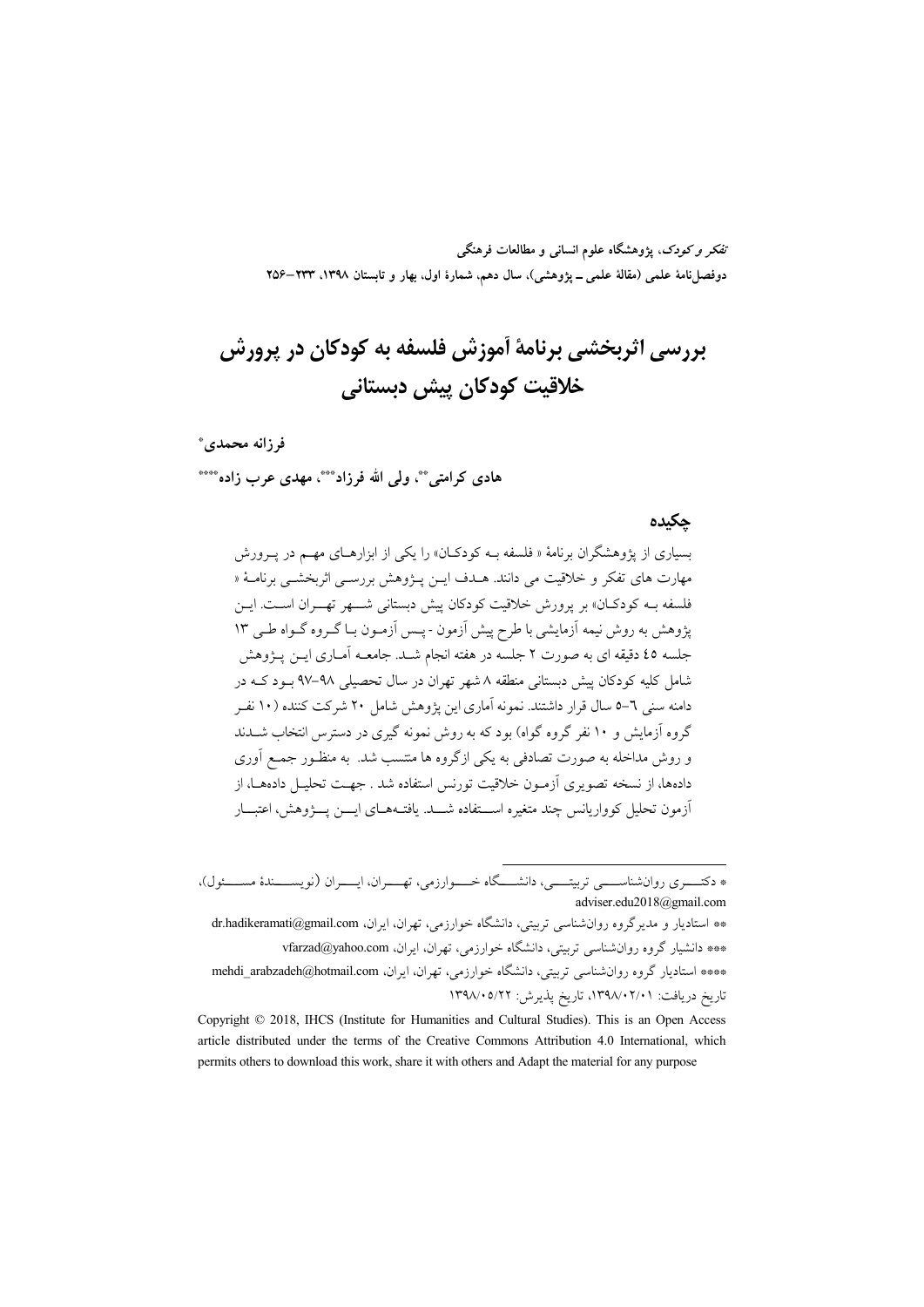#### **۱. مقدمه**

از انجایی که دوران کودکی نقشـی حسـاس و تعیـین کننـدهای در زنـدگی انسـان دارد بـذر خلاقیت باید در دوره پیش دبستانی و از سال های اولیه کودکی کاشته شـود. نتـایج مقـالات فراتحلیل در حوزه آموزش خلاقیت نشان داده اسـت کــه آمــوزش خلاقیــت در دوره پــیش دبستاني بالاترين ميـانگين انـدازه اثـر را داشـته اسـت (Ruhizan & Nor Shai'rah,2014). خلاقیت به عنوان یک سرمایهٔ ارزشمند و منبعی ضروری برای انســان در قــرن بیســت ویــک محسوب گشته و به عنوان ابزاري قدرتمند در جهت بهبود کيفيت زندگي مورد اسـتفاده قـرار می گیرد. امروزه خلاقیت به عنوان موضوع مهم در آمـوزش و پـرورش اسـت و بــه همـان اندازه سواد خواندن و نوشتن اهمیت دارد و بایـد بـه آن توجـه شـود (Robinson,2006). بـا پیچیدگی های روزافزون در دنیای امروز برای حل مسئله نیاز روزافزونی به خلاقیت وجـود خواهد داشت. تورنس (Torrance,1972:236) بر این باور است که انســان بــرای بقــای خــود نیاز دارد قدرت خلاقیت کودکان را پرورش دهد. انعطاف پذیری وسیع ذهنی کودکان پـیش از ورود به دبستان، مصداق بارزی از سرمایههـای درونـی آنـان بـوده کــه نیازمنـد آمـوزش و پــــــرورش مناســـــب و بــــــه موقـــــع اســـــت طبــــق ديــــــدگاه دورههـــــاي اوج دكـــــي (Dacey,1989:224;2007:323) در زنسدگی دورههای اوج خاصمی وجود دارد کـه در آن مي توان توانايي خلاق افراد را به طور موثرتري پرورش داد.

با توجه به این که نیروی محرکه و سرمایه اصلی هر جامعه افـراد آن جامعــه بــه خصــوص افراد آموزش دیده و تحصیلکرده و دانش آموزان هستند، پژوهشگران و نظریه پردازان به لــزوم آموزش خلاقیت به دانش آموزان تأکید کردهاند و یکی از وظایف اصـلی نهادهـای آموزشــی را یو ورش افراد خلاق می دانند(Beghatto,2013).

در متون علمی به روشهای گوناگون پرورش خلاقیت اشاره شده است. یکی از برنامههـای موفق در يوورش تفكر، أمبوزش " فلسبغه بـه كودكـان" (Children=P4C Philosophy for) است. فلسفه به مفهوم بحث و گفتگوی سقراطی (پرسیدن و بررسی ایدهها) یکی از ابزارهــای دستبايي به تفكر خلاق، تفكر انتقادي، و حل مسئله است.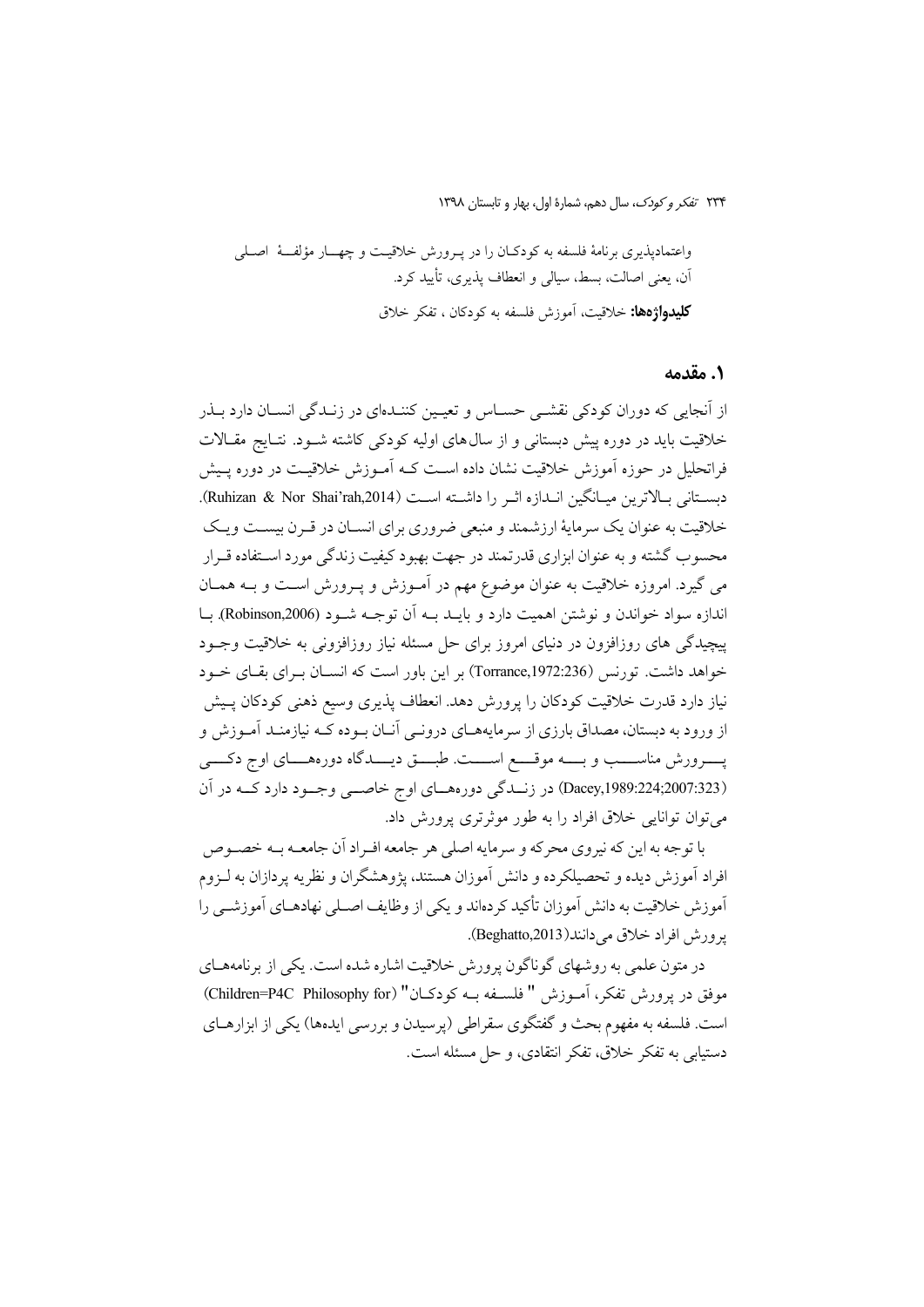نتايج يژوهش مهدي زاده، عراقيه و حيدريه (١٣٩٧) بـر روي دانــش آمــوزان يســر يايــه ينجم نشان داد آموزش فلسفه به كودكان بر يرورش خلاقيت تـأثير مثبـت معنـي داري دارد. نتايج پژوهش رستمي، فياض و قاسمي (١٣٩٥) نيز نشان داد كه خلاقيت كودكاني كـه تحـت آموزش داستان های فکری فیلیپ کم (Philipcam)قرار گرفته بودند رشـد خـوبی داشــتهانــد. یافتـههـای پــژوهش نــادری و همکــاران (۱۳۹۱) و رسـتمی (۱۳۹۰) درمجمــوع، اعتبــار و اعتماديذيري برنامه فلسفه به كودكان را در يرورش خلاقيت و چهـار مؤلفـه اصـلي أن، يعنـي سیالی و بسط و ابتکار و انعطاف پذیری، تأیید کرد. نتایج پژوهش رضایی، پادروند، سـبحانی، رضايي، (١٣٩٣) تأييد كرد كه با آموزش فلسفه به كودكان مي توان خلاقيت دانـش أمـوزان را افزایش داد. نتایج آزمون تحلیل واریانس در این پژوهش حاکی از تـأثیر آمـوزش فلســفه بــه كودكان بر مؤلفه هاي سيالي، انعطاف پذيري ونمره كل خلاقيت وعدم تأثيران برمؤلفـه هــاي ابتکار و بسط است. نتایج پژوهش گایلن(Gillen,2019) در رابطه با عملکرد برنامه فلسـفه بــه كودكان (P4C) در مــدارس آمــوزش مشــاركتى ايرلنــد نشــان داد در بســتر P4C و آمــوزش مشارکتی فرصتی بـرای بزرگسـالان و کودکـان فـراهم مـی شـود تـا از طریــق فرآینــدهای دموکراتیک، ارزش هایی که کودکان در ان زندگی می کننــد یــاد بگیرنــد و عمــق بیــنش در گفتگوها درباره مفهوم سازی و تحقق دموکراسی و اموزش گسترش یابـد. نتـایج پــژوهش ديتس چاور و كُرادي (2016, Duytschaever & Conradie) و لاكبي (Lukey ,2006) نشــان داد اگر برنامه آموزش فلسفه به كودكان به طور پايداري طراحي و اجرا شود، رشد تفكر عميق و با انديشه (Reflective thinking) را تسهيل مي كند. نتايج يژوهش ورلي (Worley ,2016) نشــان داد كه برنامه فلسفه به كودك مـي توانــد در جهــت رشــد و بهبــود توانــايي اســتدلال، يــرورش خلاقیـت، پــرورش تفکــر انتقــادی، پــرورش درک اخلاقــی و ارزشــهای هنــری، پــرورش شهروندی و رشد میان فردی و فردی، پرورش توانایی مفهـوم یـابی در تجربـه مـؤثر باشــد. مطالعه موريس(2016, Murris) نيز نشان داد كه آموزش فلسفه به كودكان مي توانــد در شــكل گیری تفکر در کودکان مؤثر باشد. نتایج پژوهش پورتقی و حجازی(۲۰۱٤) بـر روی دانــش آموزان راهنمایی نشان داد که برنامه آموزش فلسفه بر سه مؤلفه خلاقیت یعنی اصالت، بسـط و سيالي اثربخش بوده اما در مؤلفه انعطـاف پــذيري تفــاوت قابــل ملاحظــهاي در دو گــروه أزمايش و كنترل ديده نشد. نتايج پژوهش عرفاني، كريمي، شبيري، عطـار (٢٠١٤) نشــان داد که اَموزش فلسفه به کودکان موجب توسـعه مهـارت هـای حـل مسـئله و خلاقیـت دانـش آموزان می شود. یافتههای پژوهش کنگ، بینت و اب اهیم (Keng, Binte, & Ibrahim ,2007)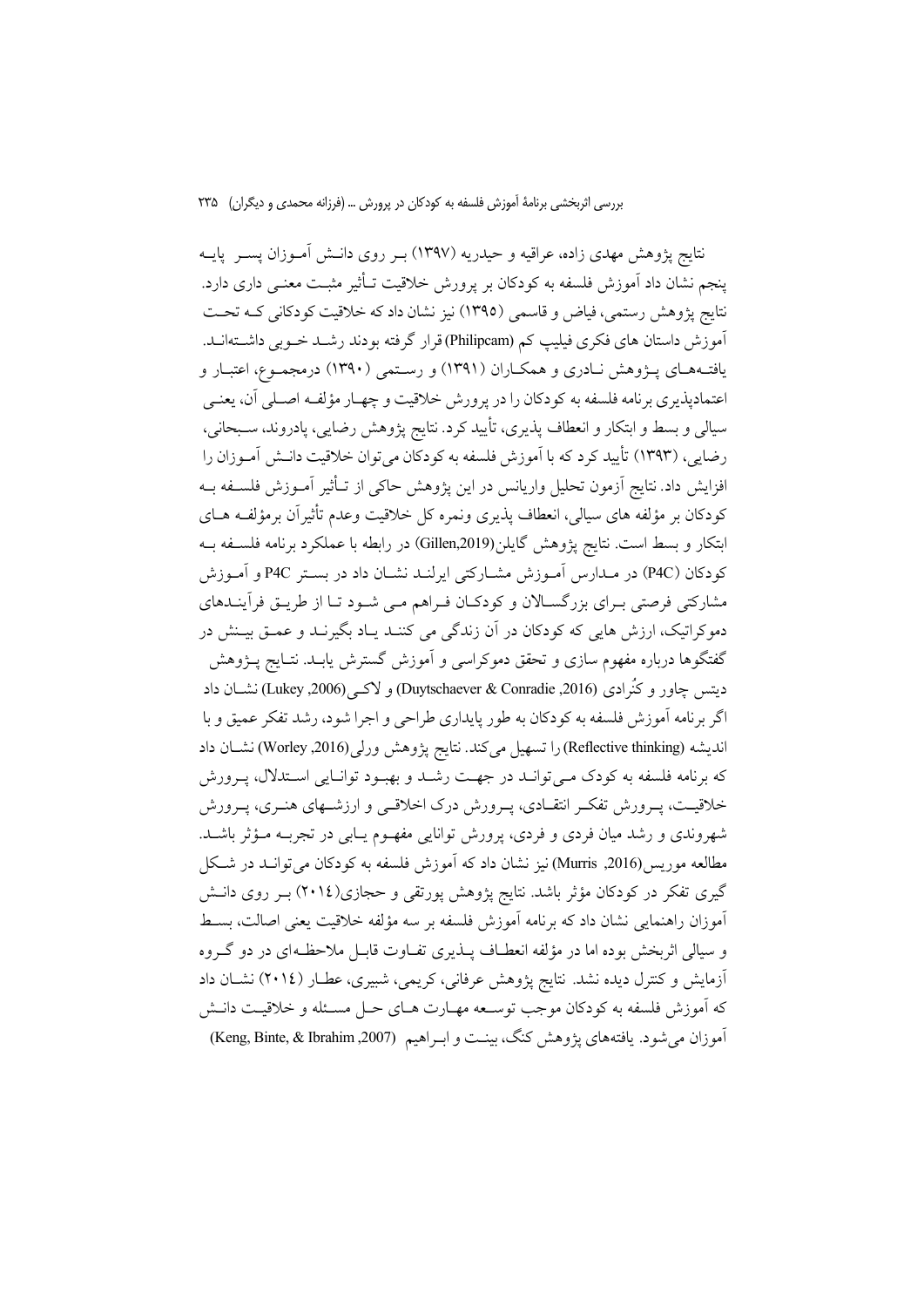نیز حاکی از آن است که دانش آموزان شرکت کننده در برنامه درسی فلسفه به کودکان عملکرد بهتري در مهارتهاي مربوط به تفكر انتقادي و تفكر خلاق از خود نشان داده و همچنين توانــايي بيان افكار و احترام به عقايد ديگران را نيز كسب كـردهانــد. پــژوهش فيشــر(Fisher ,2005) در پروژهٔ جهانی اکو نیز اثربخشی آموزش فلسفه به کودکان را تایید کرد و نتایج مثبتـی همچـون ۱- پیشرفت شاگردان در آزمونهای مدرسه؛۲-بهبود احترام و اعتمـاد بـه نفـس یادگیرنـده؛۳-افزايش سيالي و كيفيت سؤالات كودكان؛٤- بهبودكيفيت تفكر خــلاق و اســتدلال كلامــي؛٥-بهبود توانایی گوش دادن به دیگران و مشارکت در بحثهای کلاسی، را داشته است.

از آنجایی که برنامه فلسفه به کودکان اقدامی آموزشی است که به بهبود تفک در کودکـان می پردازد و با توجه به اهمیت آموزش و پـرورش خلاقیـت بـه خصـوص در میـان دانـش آموزان و ضرورت و لزوم شروع آموزش خلاقیت از سنین اولیـه و از آنجـایی کـه آمــوزش خلاقیت هر چه در سطوح سنی پایین تر صورت بگیرد پیامدهای بهتـر و اثربخشــی بیشــتری خواهد داشت و همچنین با توجه به اینکه اکثر روشها و پژوهش هـا بـرای دانـش آمـوزان دبستانی و راهنمایی و دبیرستانی انجام شده و به دوره پیش دبستانی کمتر توجه شده است این پژوهش قصد دارد بر اساس مبانی نظری و پژوهشی به بررسی تأثیر آمـوزش فلســفه بــه کودکان جهت پرورش خلاقیت کودکان پیش دبستانی بپردازد و به این سؤال پاسخ دهد ک آيا آموزش فلسفه باعث افزايش رشد خلاقيت در كودكان پيش دبستاني مي شود. نتـايج ايــن پژوهش میتواند معلمان و مربیان را در مورد چگونگی تحریک خلاقیت دانش آموزان خــود راهنمایی کند.

## ٢. ڇارچوب نظري

بے شک خلاقیت را مے توان به عنوان یکی از پدیلده های پیچیلده روانشناختی بر شعر د(Torrance & Goff,1989:136). خلاقیست یسک پدیسده چنسد وجهسی اسست (Batey, Furnham & Safiullina ,2010:532;Runco,2014). امروزه اتفاق نظر علمي وجـود دارد که خلاقیت شامل تولید چیزی است که بدیع، متفـاوت و نوآورانـه، امـا در عـین حـال مفيد و مناسب است(2012:92, Runco & Jaeger). گيلفـورد (Gilford,1967) تفكـر خــلاق را شامل تفكر واگرا؛ كه بر سيالي (fluency)، انعطاف يــذيري (flexibility )، اصــالت(originality) و بسط(elaboration) تاکید می کند در نظر گرفته است. مفهوم سیالی به معنای استعدادِ تولیـدِ ياسخهاي فراوان است. انعطاف يذيري به معناي استعدادٍ توليدِ ايدهها يا روش هـاي گونـاگون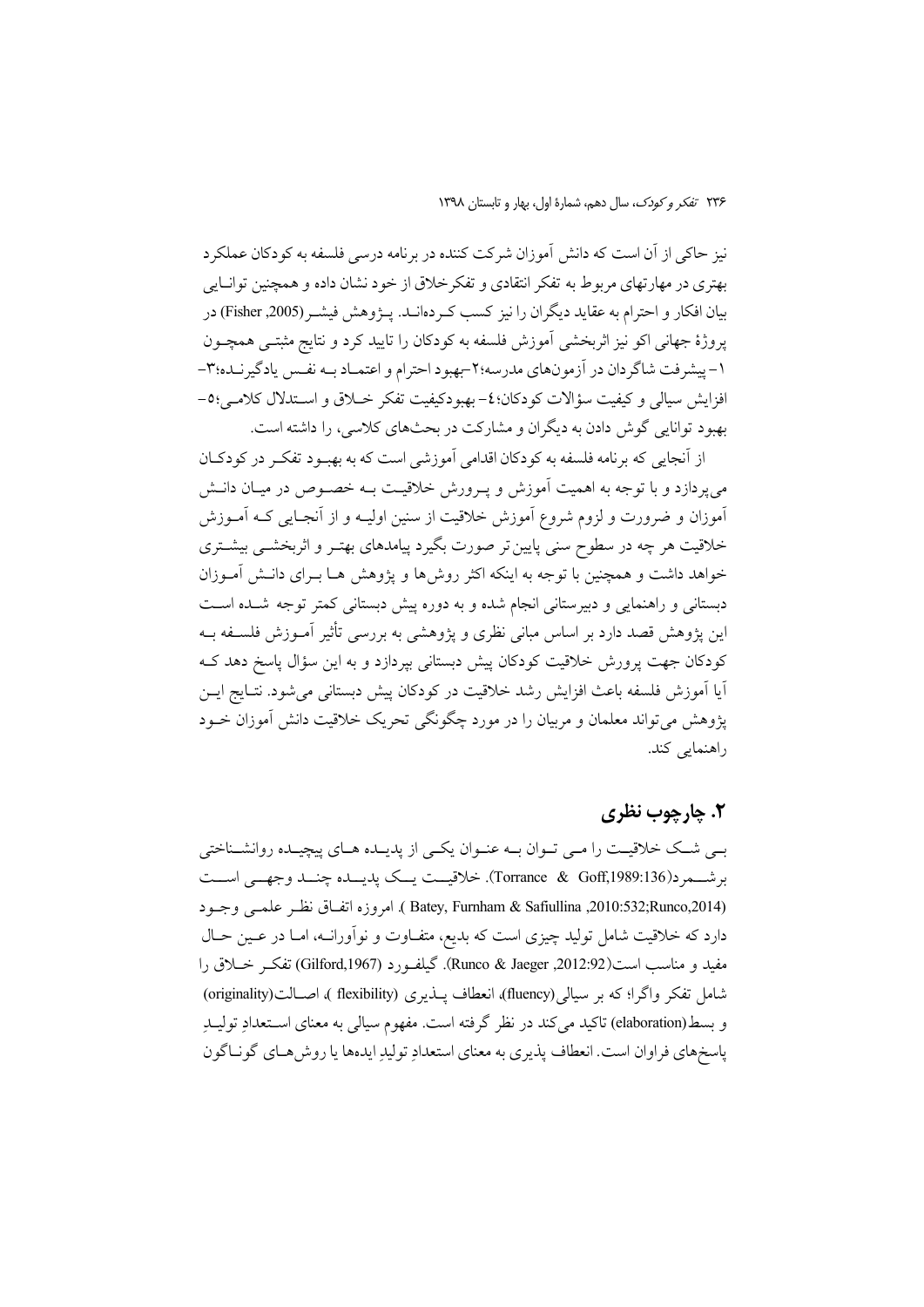برای حل مسئله است. اصالت (ابتکار) به معنای توانایی تفکر به شیوه غیرمعمـول و بـرخلاف عرف و عادت رایج است که همراه با جوابهای عجیب و زیرکانه است . مفهوم بسط نیـز بــه معنای توانایی توجه به جزئیات در حین انجام یک فعالیت میباشد.

يقتو (2013.3, Beghatto) بر اهميت آموزش خلاقيت به عنـوان بخشـي از برنامــه درسـي مدارس و همچنین انتشار آن در زندگی روزمره تاکید می کند. در گذشته ایــن عقیــده وجــود داشت که خلاقیت یک موهبت الهی بوده و قابل پرورش نیست و نمی توان آن را به دیگ ان متقل کرد، اما اکنون دانشمندان اعتقاد دارند کـه خلاقیـت خصیصــه|ی نیســت کــه تنهــا در اختیار افراد محدودی قرار گرفته باشد بلکه همه انسان ها به نحـوی دارای آن بــوده و تقریبـاً همـه افـراد مـي تواننـد خـلاق تـر شـده وزنـدگي بهتـري داشـته باشـند ( Fodor & Carver, 2002:380). دبونو (Debono,1968 ) نیز معتقد است برای اینکه افراد بتوانند خلاق باشـند، بایـد روشهای درست اندیشدن را به آنها آموخت و در این صورت همه ی افراد ایـن توانـایی را بـه دست خواهند آورد که از خود خلاقیت نشان دهند(به نقل از نادری، تجلی نیا، شـر یعتمداری، سيف نراقي،٩٨:١٣٩١). بنابراين از طريق آموزش مي تـوان بســتر مناسـبي را بـراي شــكوفايي خلاقیت در افراد و به ویژه در کودکان فراهم کرد.

پرورش خلاقیت و تفکر از اهداف اساسی برنامه آموزش فلسفه به کودکان است. هـدف این برنامه تقویت قدرت تشخیص، تمیـز، اســتدلال و داوری در کو دکـان و تبـدیل آنهــا بــه انســانهايي متفكـر، انعطـاف پــذير، منطقـي، مـؤثر و فيلســوف اســت(Fisher,2012). ليــپمن (Lipman,1969)بنیـان گــذار مؤسســه پیشــبرد فلســفه بــرای کودکــان-در دانشــگاه مــونتکلر آمريكا(Montclair State University)– با طراحي و اجراي برنامهاي با عنوان"فلسفه به كو دكيان "به شهرتی جهانی رسید. لیپمن با نگاه ویژه خود به کودکان به عنوان متفکران انتزاعـی مـاهر و پژوهشگران طبیعی با اعتقاد رایج که فلسفه را محدود به قشر و سنین خاصی مـی دانســت؛ مخالفت کرد. او بنا به درک اهمیت و ضرورت آموزش فلسفه بـرای کودکــان و تــاثیرات آن در پرورش افراد خلاق تر و منتقدتر این برنامه را طراحی کرد (قائدی،١٣٩٥:٢٤). محققان بـر اين باورند كه آموزش فلسفه به كودكان باعث مي شود آنها بتوانند هنر زنــدگي كـردن را بــه درستي بياموزند و در عمل، آنچه را كه شايسته است، بكار گيرند (2016:114, & D'Olimpio Teschers). به عقیده لییمن و همکارانش منظور از آموزش فلسفه به کودکــان آمــوختن روش تفکر فلسفی از طریق گفتگوهای فلسفی است که اغلب بــه روش ســقراطی انجــام مــی شــود. لییمن برنامه فلسفه بـرای کودکـان را بـر همـین اسـاس پایـه ریـزی کـرد. او بـه پیـروی از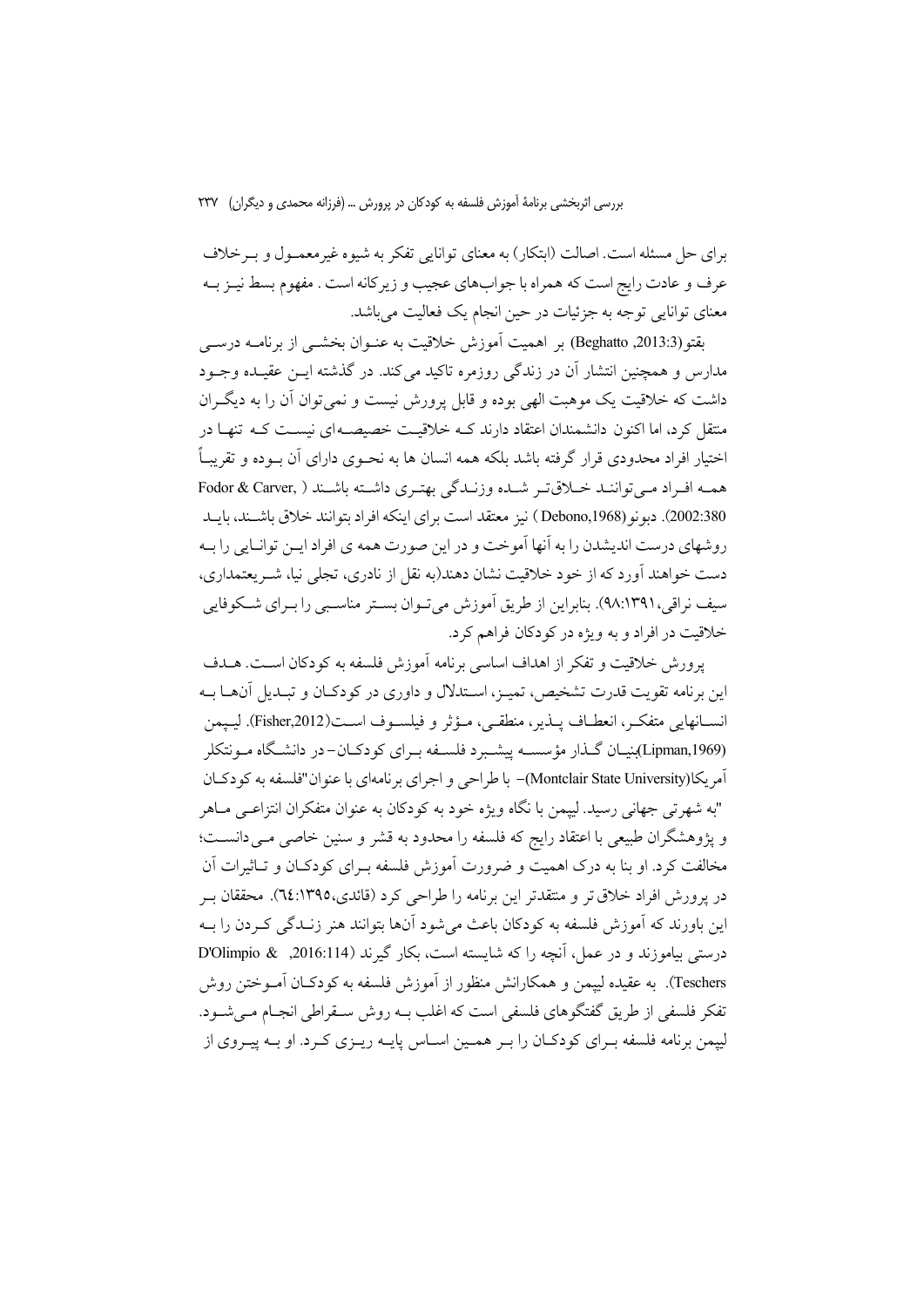٢٣٨ تفكر وكودك، سال دهم، شمارة اول، بهار و تابستان ١٣٩٨

ویگوتسکی (Vygotsky) معتقد است که زبان ابزار لازم را برای تفکر فراهم می کنـد و کودکـان با همکاری و مشارکت توانایی تفکر در سطح بالاتر را کسب میکنند. لییمن با بهره گیـری از سائقهای اجتماعی کودکان و استفاده از گفتگو بدنبال پرورش تفکر کودکـان اسـت (نـادری و همكاران،٩٣:١٣٩١). هدف اصلي برنامه أموزش تفكر فلسفي به كودكان از نظر لييمن أن است كه به كودكـان كمـك كنـد بياموزنـد چگونـه فكـر كننـد. در برنامـه فلسـفه بـراي كودكـان، فعالیت های عقلانی به معنای فلسفیدن حتی قبل از سن پنج سالگی امکـان پــذیر و مطلــوب است. به نظر ليپمن لازم است تا براي پرورش عقلانيت از تفكر سطح بالا استفاده كنـيم. بــه نظر او تفکر سطح بالا دارای دو مؤلفه خلاقیت و انتقـاد اســت (قائــدی، ٣٥:١٣٩٥). لیــپمن (۲۰۰۳) معتقد است که فلسفه به کودکان اقدامی آموزشی است که به بهبود تفکر در کودکان میپردازد و از فلسفه، به منزله شیوهای برای پــرورش تفکــر اخلاقــی(Moral thinking) ، تفکــر انتقادي(critical thinking) و تفكر خلاق (creative thinking) بهره مي برد.

شواهد و تجربه جهانی در بیش از ٥٠ كشور جهان نشان میدهد كه فلسفه بـه كودكـان بـه رشد مهارتهای تفکر در آنها کمک کرده است (برهمن، خدا بخشی صـادق آبـادی،١٣٩٦:٩١). هدف اصلی لیپمن، تبدیل دانش آموزان به کاوشگرانی ماهر است. منظـور از کاوشـگر بـودن، جستجوگري فعال، پرسشگري مداوم، هوشياري دايمي براي مشاهده ارتباطـات و اختلافـات، آمادگی همیشگی برای مقایسه، مقابله و تحلیل فرضیهها، تجربه مشـاهده، سـنجش و بررســی است. بنابراین، کلاس درس به فضایی، به منظور کاوش مشترک تبدیل میشود و کودکـان بـا كار گروهي مهارت تفكر منطقي خود را ارتقاء مي دهند (قباديان،١٣٩٤.١٣٩٤). برنامه فلسفه بـه كودكان روشها و محتواي فلسفى و ايدههاي عمل گرايانه"اجتماع يژوهشـي " community of) (inquiryرا به منظور کسب مهارتهای تفکر، مهارتهای اجتماعی، و دیدگاههـای لازم بـرای شهروند دموكراتيك، ادغام مي كند (2007.3, Bleazby). هدف اين برنامه آن است بــه كودكـان به عنوان شهروندان و دانشمندان فردا، یاد دهد که تا خودشان برای خود فکـر کننـد و تصــمیم ىگىرند.

اجتماع پژوهشی یا حلقههای کندوکاو به عنوان یکسی از مفـاهیم مهــم در برنامــه آمــوزش فلسفه برای کو دکان دارای ساختاری دوگانــه اســت: اول اینکــه اجتمــاعی اســت کــه روحیــه همکاری، توجه، اعتماد، ایمنی و حس هدف مشترک داشتن را بـر مـیانگیـزد و دوم ایـن کـه پژوهشی است که در ضمن به تصحیح خود روی آورده و نیازمند تغییر شکل و پـی بـردن بـه مفاهيم گمراه كننده، پيچيده و مبهم است (برهمن، خدا بخشي صادق آبادي،٩٢٦:١٣٩٦).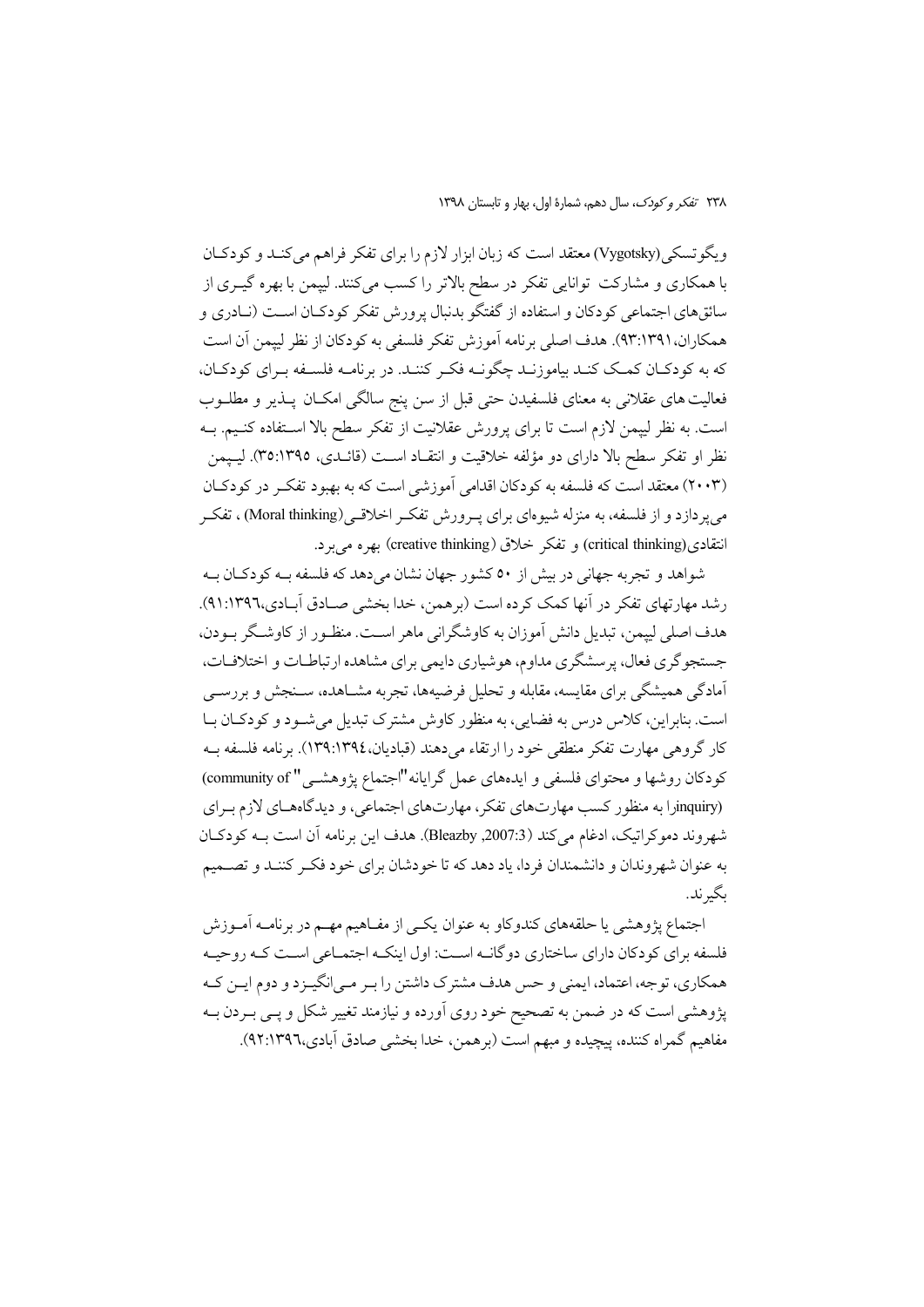ايده "مشاركت به روش اجتماع يژوهشي" را نخستين بار فيلسوف عمل گـراي امريكـايي، چارلز پیرس (Charles Peirce) مطرح کرد. وی عقیده داشت که مـا در تولیــد علــم مشــارکت كننده هستيم، نه، تماشاگر. از نظر پيرس دانش چهـارچوبي قطعـي نـدارد، بلكـه چهـارچوبي تبیینی دارد. لییمن از این واژه برداشت دیگری دارد. او کلاس درس را آزمایشگاه و مهمتـرین فعاليت فراگيران را يژوهش مي دانـد. فعاليـت عمـده اجتمـاع يژوهشـي فلسـفي، كـل بحـث کلاسی است. مشارکت کنندگان رو به روی همدیگر به شکلی می نشینند که بتواننـد صـدای هم را بشنوند و یکدیگر را ببینند.گروه می تواند قواعد توافق شده برای کار کردن با یک دیگر را اصلاح کند. این قواعد در ابتدا مشخص میشوند اما به تدریج توسط مشـارکت کننـدگان درونی شده و شاخص جامعه واقعی و مشارکت فکری افراد می شوند. قواعد شـامل خــوب تعمق كردن، دقيق گوش دادن، اجتناب از تخريب، احترام به يكديگر و مسخره نكردن اسـت (قائدي،١٣٩٥:١١٦).

در یک اجتماع پژوهی، معلم و دانش آموزان به اتفاق یک داسـتان را مـی خواننـد. نقـش معلم با سیستم آموزشی رایج متفاوت است و معلم دیگر نقـش حـاکم مطلـق در کــلاس را نداشته بلکه نقش یک تسهیلگر را دارد. شکل کلاسها به گونهای است که در آن کودکـان در یی کشف حقایق مناسب خودشان، همیشه در حال کندوکاو مشترک هستند.

طبق نظر لييمن، كلاس درس زماني به اهداف واقعي خود دست مي يابـد كــه در آن همــه کس و همه چیز به پژوهش دعوت شود. در این حالت است که اجتماع پژوهشی شکل گرفته، افكار يرورش مي يابد، خلاقيت رشد مي كند، و اصول اخلاقي، يعنـي تحمـل و مـدارا و سـعه صدر و يذيرش ابهام، نمود عيني پيدا مي كند (جهاني، ١٣٨١:٤١).

برنامه آموزش فلسفه به کودکان، شامل قصههایی است که به گونهای خاص نگاشته شــده و هدفشان شروع مباحثه فلسفى است . هسته اصلى ايــن برنامــه (P4C) متشــكل از تعــدادى داستان فلسفی به همراه کتابهای راهنمای معلم است که برای کودکان سه سال بـه بـالا مناسـب مي باشند .اين برنامه فراگير ترين برنامه در زمينه آشنا كردن كودكان با فلســفه اســت و همچنــان رويه گسترش و پيشرفت مي باشد (جليليان، عظيم يور، جليليان،١٣٩٥:٨٥).

## ۳. روش پژوهش

طرح پژوهشی حاضر از نوع نیمه آزمایشی با طرح پیش آزمون - پس آزمـون بـا گــروه گــواه است. در ابتدا پس از انتخاب گروه آزمایش و گروه گواه، از هر دو گـروه پـیش آزمـون(فرم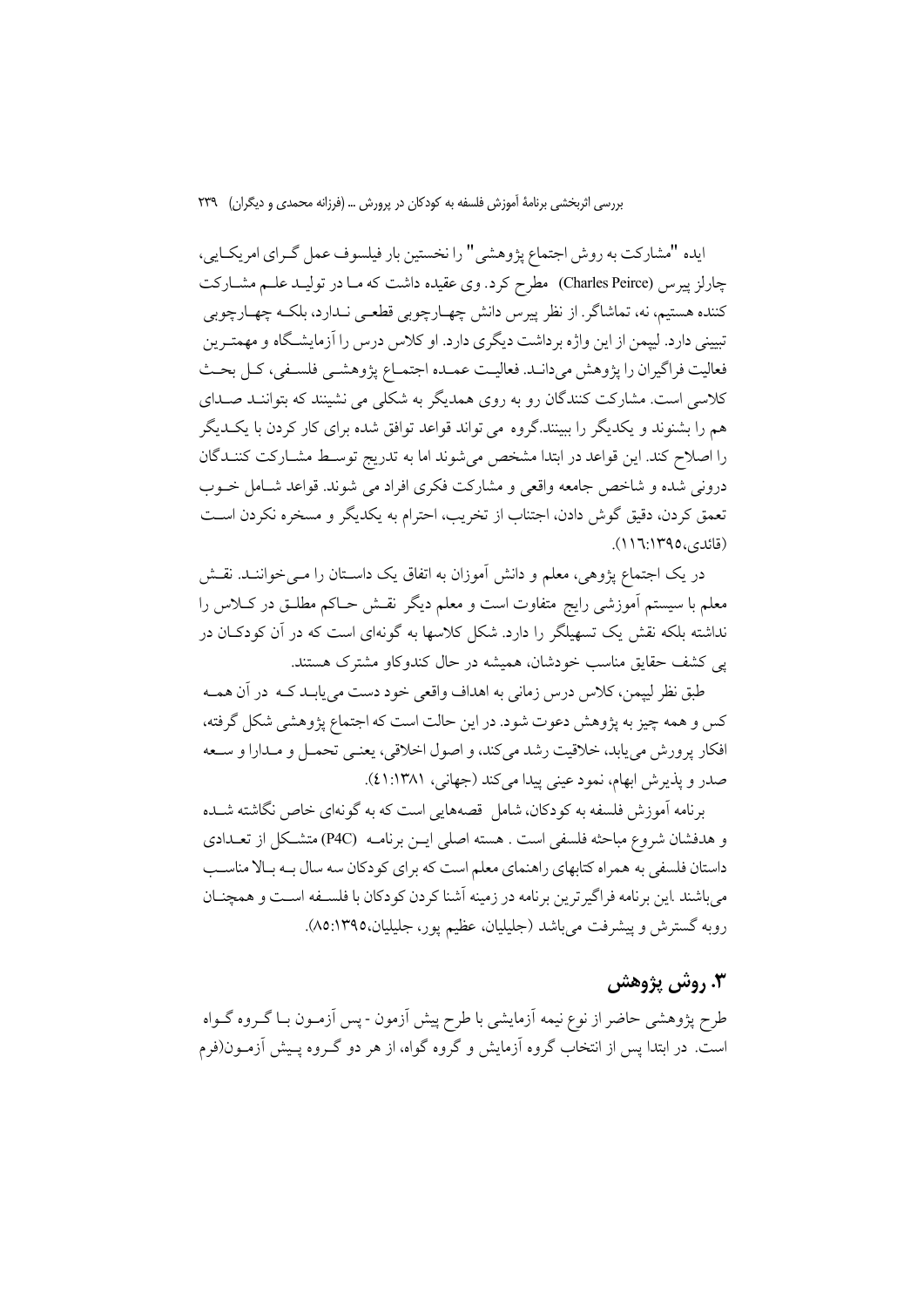تصویری آزمون خلاقیت تورنس) به عمل آمد و سـیس گـروه آزمـایش در معـرض متغیـر مستقل(برنامه فلسفه برای کودکان) قرار گرفت و در نهایت برای هــر دو گــروه پــس آزمــون اجرا شد.

# ۱.۳ جامعه و نمونهٔ آماری و روش نمونهگیری

جامعه يژوهش شامل كليه كودكان پيش دبستاني منطقه ٨ شهر تهران در سـال تحصـيلي ٩٨-۹۷ است که در دامنه سنی ٦-۵ سال میباشد. نمونه آماری ایــن پــژوهش شــامل ۲۰ شــرکت کننده (۱۰ نفر گروه آزمایش و ۱۰ نفر گروه گواه) بودکه به روش نمونه گیــری در دســترس انتخاب شدند و روش مداخله به صورت تصادفی به یکی ازگروه ها منتسب شد. ملاکهـای انتخاب نمونه در این پژوهش تمام کودکان ٥ تا ٦ ساله ای هستند کـه جنسـیت آنهـا دختـر بوده و به لحاظ هوشی در سطح مناسبی قرار دارند و در یک منطقه از شهر تهـران سـکونت دارند و به لحاظ خانوادگی در شرایط طبیعی با حضور یدر و مادر زندگی می کنند. همچنـین با بررسی پرونده سلامت دانش آموزانی که در شرایط نرمـال و طبیعـی رشــد جســمی قــرار دارند برای این پژوهش انتخاب شدند. همچنین به منظور رعایت مســائل اخلاقــی پــژوهش، رضایت نامهای تهیه شد که در آن به صورت کلی هدف پژوهش برای والدین کودکان توضیح داده شد. بدين ترتيب، والدين افراد شركت كننده ابتـدا رضـايت نامـه را مطالعـه و سـيس در پژوهش شرکت کردند. به شرکت کنندگان اطمینـان داده شـد کـه هـیچ گونـه سـوء اسـتفاده شخصی در این پژوهش وجود ندارد. همچنین، درباره محرمانه بودن پرسش نامـههـا و نتـايج آنها به شركت كنندگان توضيحات لازم داده شد.

لازم به ذکر است که در ابتدا برای سنجش هوش کودکان از آزمون هـوش ریـون اسـتفاده شده و گروه ها همتا شدند. سپس شرکت کننده هـای دو گـروه آزمـایش و گـواه بـه وسـبله أزمون تورنس فرم ب تحت پیش اّزمون قرار گرفتند. پس از اّن شرکت کننــده هــای گــروه أزمايش طي ١٣ جلسه ٤٥ دقيقه اي به صورت ٢ جلسه در هفته تحت مداخله يژوهش قـرار گرفته و در نهایت پس از اجرای آموزش هر دو گروه آزمایش و گواه مورد پس آزمون قــرار گر فتند.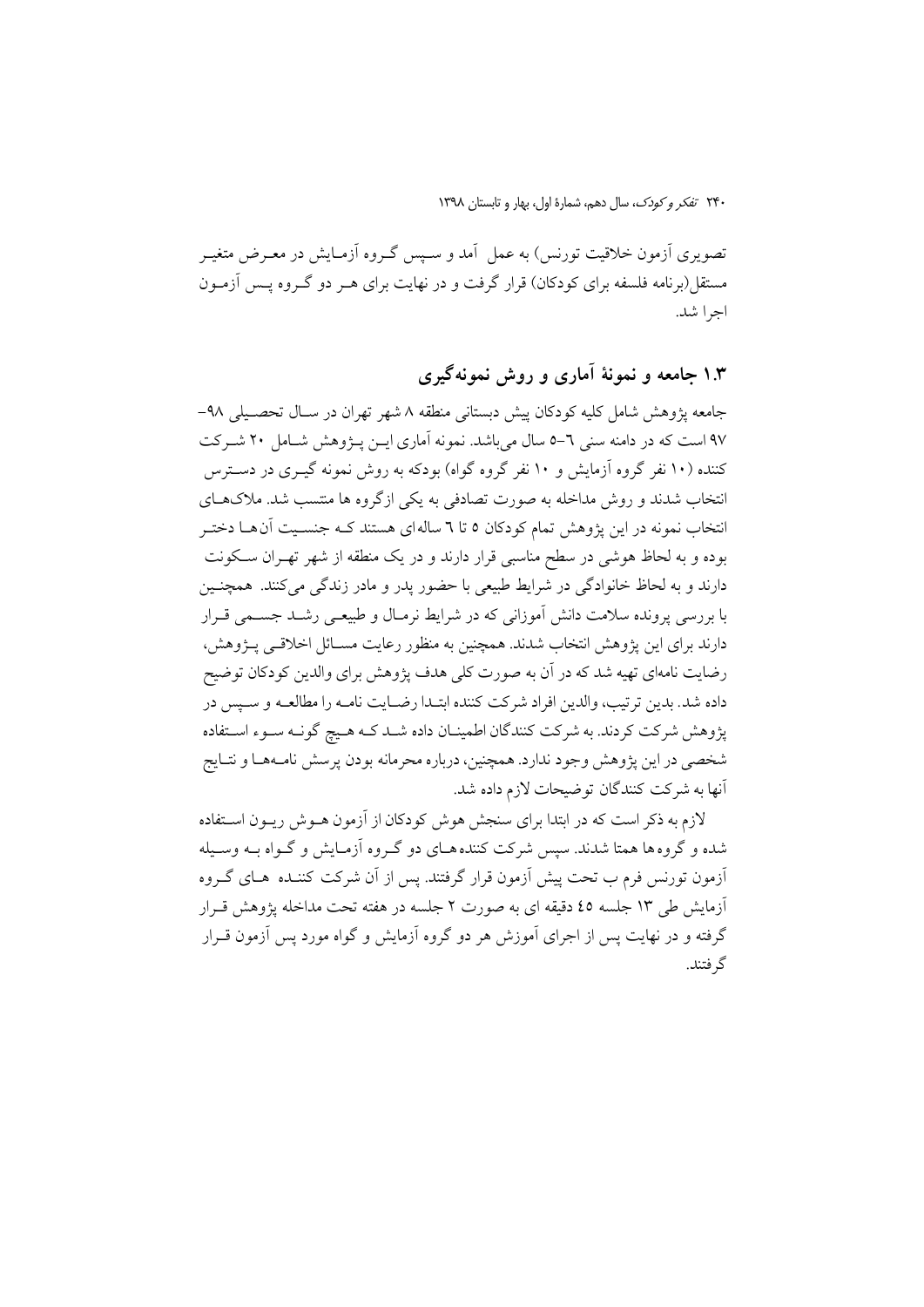# ۲.۳ ابزار یژوهش

آزمون تصويري خلاقيت تــورنس (فــرم ب) Torrance Test of Creativity Thinking (Figural (Form B: برای جمع اَوری اطلاعات در ایـن پـژوهش از فـرم تصـویری اَزمـون تـورنس استفاده شد. آزمونهای تورنس برای اندازه گیری خلاقیت کاربرد زیادی را داشته و در بیشتر یژوهش های معتبر علمی استفاده شده است. آزمـون تصـویری خلاقیـت تـورنس (فـرم ب) شامل سه فعاليت تصوير سازي(picture construction )، تكميل تصــاوير(picture completion) و دايرهها است. زمان پاسخ گويي براي آزمون درمجموع ٤٥ دقيقه است كه ١٥ دقيقهٔ آن بـراي توضيح دستورالعما ٍها و ٣٠ دقيقه براي انجام سه فعاليت (هر فعاليت ١٠ دقيقه) در نظر گرفتـه مي شود. درنمره گذاري اين آزمون آنچه ملاک ارزيابي است، وجود ايده در هر تصـوير اسـت. بنابراین، به هر تصویری که نشان دهندهٔ تفکر خلاق باشد، امتیاز تعلق مـی گیـرد. ازایــن رو، بــا داشتن حداقل مهارت در ترسیم، شرکت کننده قـادر خواهـد بـود در ایــن آزمـون عملکـردي متوسط تا خوب كسب كند. در پايان هر فعاليت از آزمودني خواسته مي شود عنوان يا داسـتاني براي تصويري كه ترسيم نموده است، بيان نمايد. اين عنوان يا داستان به تبيـين و توضـيح ايـدهٔ شرکت کننده کمک مـیکنـد. در فعالیـت تصویرسـازی، ترسـیم بـر مبنـای عناصـر اصـالت (غيرمعمول و نادر بودن پاسخ) و بسط (توانايي اضـافه كـردن جزئيـات بـه تصـوير) ارزيـابي میشود. در فعالیت تکمیل تصاویر، ترسیمها بر مبنای عناصر سیال (تعداد پاسخهای ارائه شده در قالب تصوير)، انعطاف پذيري (توانايي توليد انـواع گونـاگون و متنـوع پاسـخمـا در قالـب تصویر) اصالت و بسط ارزیابی میشود .در فعالیت دایرهها (تصاویر تکـراری) ترسـیمهــا بـر مبنای انعطاف پذیری، اصالت، بسط و سیالی ارزیابی می شوند(Torrance,1974).

پژوهش های تورنس(١٩٧٤) ضریب پایایی اَزمون را بین ٠/٧٥ تــا ٠/٨٧ گـزارش كـرد. پیرخائفی(۱۳۷۳) آن را بر روی ٤٨ دانش آموز با فاصـله زمـانی دو هفتـه اجـرا كــرد. نتـايج ضرایب پایایی بازآزمایی برای کل مقیـاس ۰/۸۰ گـزارش کـرد. پیرخــائفی(۱۳۸٤) همچنــین پایایی آزمون را با اجرا روی دانشجویان ۰/۸۰ گـزارش کـرد. در راهنمـای فنـی مجموعـه أزمون، نتايج مطالعات متعدد در خصوص اعتبار نمره گذاران حاكي از أن است كه همبســتگي بین نمره گذاران مختلف از ۰/۸۰ تا ۰/۹۰ بوده است. مطالعات انجام شده در خصوص پایایی فرمهای همتا در فاصله زمانی کوتاه نیز نشان داد که ضرایب حاصل معمولاً بین ۰/۷۰ تــا ۹۰/ متغیرند. روایی سازه این آزمون با به کارگیری روش تحلیل عاملی مورد بررسی قــرار گرفتــه و مطالعات انجام شده، روایی سازه مطلوب را برای آن گزارش کردهانـد .در خصـوص روایـی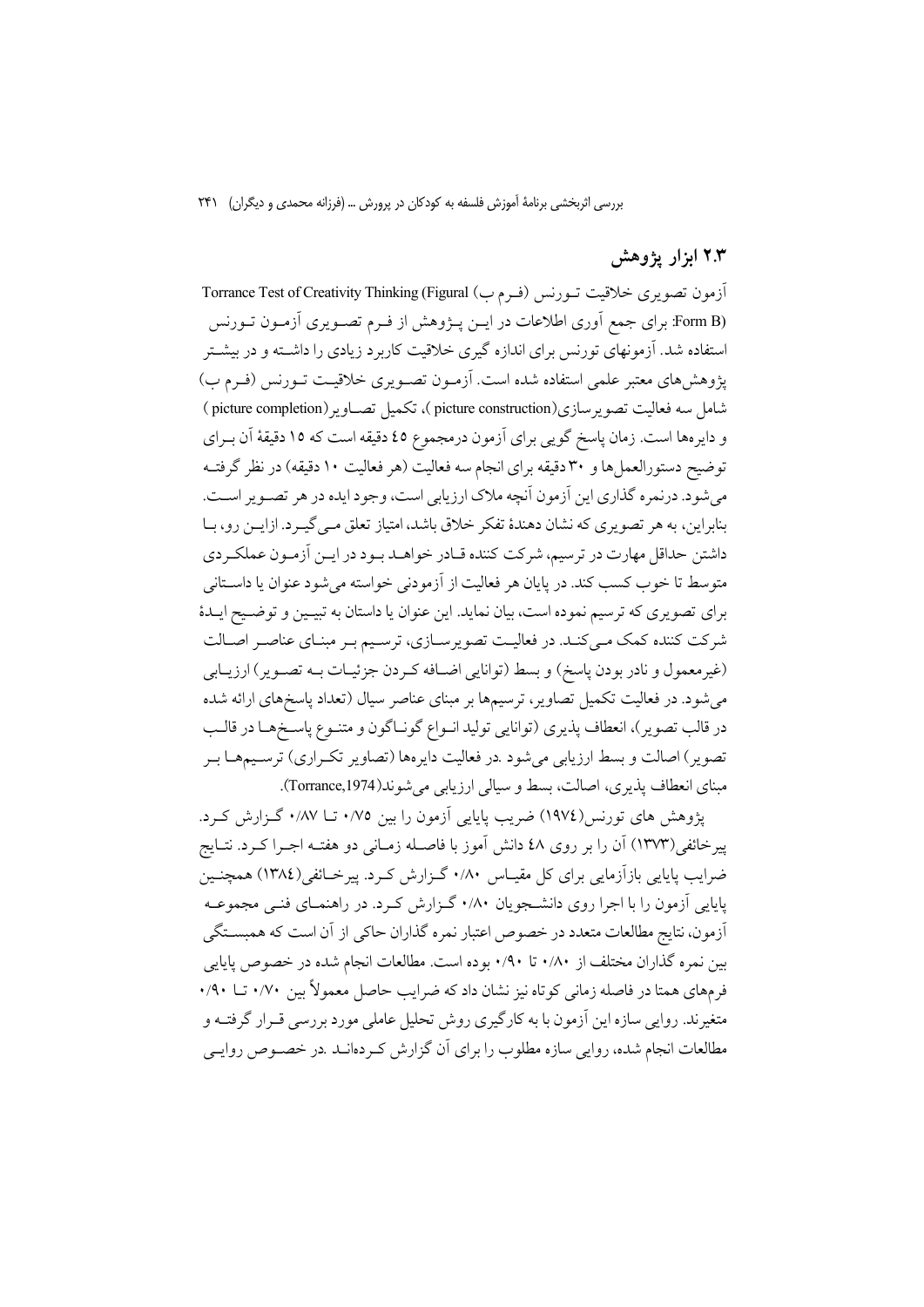ملاکی پیش بین آزمون تورنس باید گفت که نمرات به دست آمـده از دوره دبیرسـتان دانـش آموزان با پیشرفتهای خلاق آنها در ۱۲ سال بعد همبستگی داشت و بعد از بیست سال ضـریب روایی پیش بین معادل ۰/٦٣ برآورد شده است. تورنس با فـراهم نمـودن شـواهدي حـاكي از روايي پيش بين اين اّزمون نشان داده است كه اين اّزمون مي توانــد خلاقيــت را در بزر گســالي پیش پینی کند. بنابراین آنچه که در کودکی اندازه گیری می شـود پتانسـیل تفکـر خــلاق اسـت .(Torrance, 1979:136)

آزمـون مــاتريس هــاي پيشــرونده ريــون (Ravens Progressive Msatrices Test) : ابـزار دیگری که در این یژوهش به کار گرفته شد آزمون ریون بـود. ایــن آزمــون یکــی از آزمــون های غیر کلامی هوش عمومی است که به وسیله ریون (Raven) روانشناس انگلیسی در سـال ۱۹۳۸ ساخته شد و در سال ۱۹٤۸ تجدید نظر شد. ماده هـای آزمـون شـامل ٦٠ مـاتریس و طرح است که قسمتی از هر یک حذف شده است و آزمودنی باید قسمت حذف شــده را از میان گزینه ها پیدا کند. فـرم رنگــی و سـاده تــر ایــن آزمــون بــرای کودکــان ۱۱–۵ ســال و بزرگسالان عقب مانده ذهنی و فرم پیشرفته تر آن برای بزرگسالان در نظر گرفته شـده اسـت (براهنی، ۲۰۵:۱۳٥٦). در این اَزمون تعداد پاسخ های صحیح اَزمودنی محاسـبه مـی شــود و سپس بر پایه نمره های تراز شده بهره هوشی به دست می آید که نمره پایین تر از ۷۰ یـا دو انحراف معیار پایین تر از میانگین نشان دهنده عقب مانـدگی ذهنـی و نمـره ١١٠-٩٠ نشـان دهنده بهره هوشی متوسط و نمره بالاتر از ۱۳۰ یا دو انحراف معیار بـالاتر از میـانگین نشــان دهنده هوش بالای آزمودنی است.

بارکه (Burke,1972) ضریب ثبات درونی آزمون ریون را بــا ۵۰۰ آزمـودنی بزرگســال در سنین مختلف در آمریکا بین ۰/۸۹ تا۹۷/ گزارش کرده است. استینســن (Stinson) پایــایی آزمون ریون را به روش باز آزمایی پس از یک هفته، یک ماه و ســه مــاه بــه ترتیـب ۰/۸۱. ۰/۸۹ و ۰/۷۸ گزارش کرده است(به نقل از جهان، کیان ارثی، رضایی،۷۲:۱۳۹۳). همچنین در هنجاریابی این آزمون توسط براهنی (١٣٥٦) بـر روی ٣٠١٠ نفـر در سـطح شـهر تهـران یایایی ۰/۸۹ تا ۰/۹۵ گزارش شده است.

## ۳.۳ روش اجرا

در پژوهش حاضر از برنامه آموزش فلسفه به کودک به روش حلقه کنـدوکاو در ۱۳ جلســه ٤٥ دقیقهای به صورت ٢ جلسه در هفته در گروه آزمایش بهره گرفته شد. برای اجـرای ایــن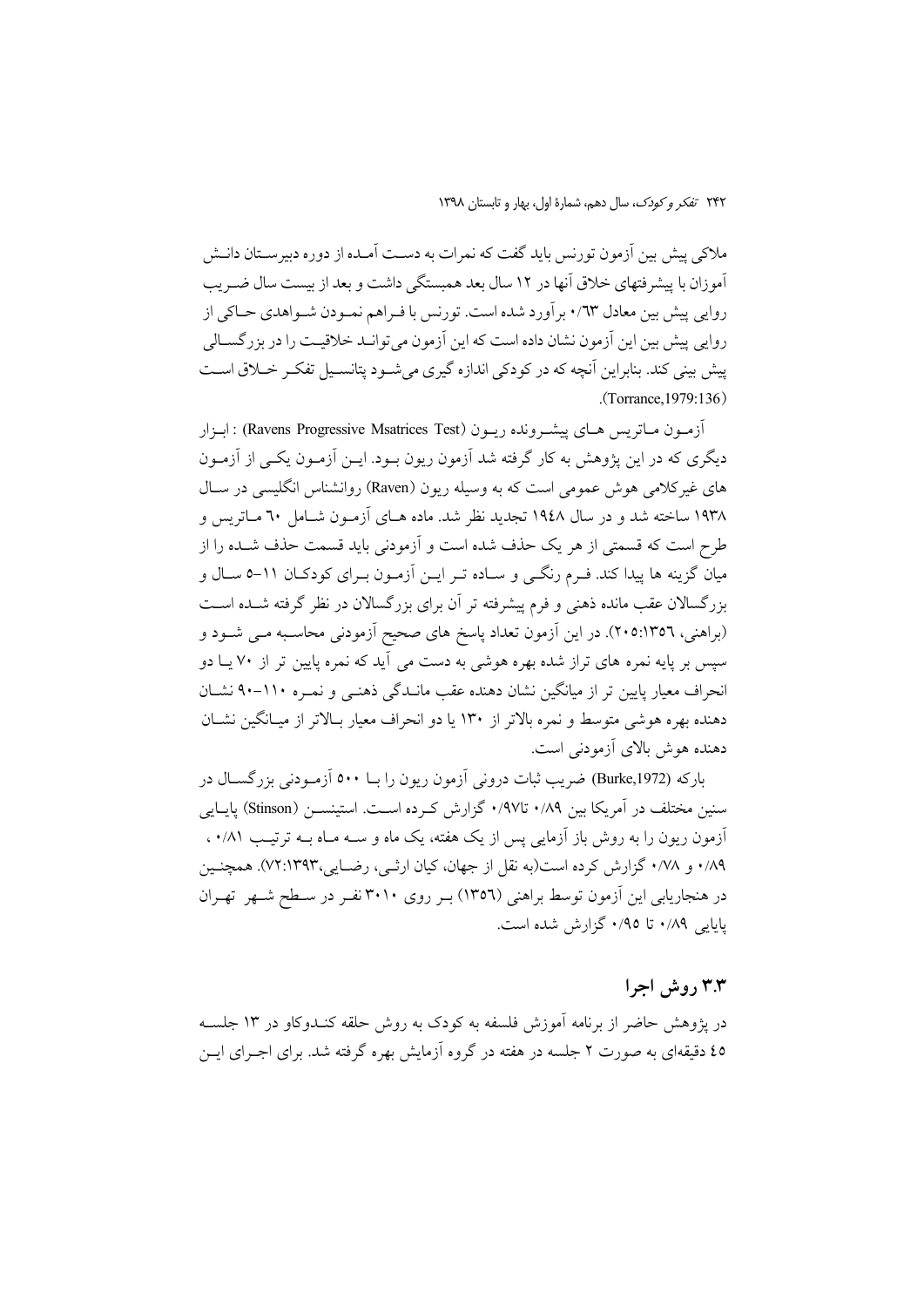برنامه از کتاب داستان بیمارستان عروسکهها و راهنمـای آن نوشـته آن مارگــارت شــارپ، استفاده شد. در ابتدا قبل از شروع آموزش از هر دو گـروه پـیش آزمـون بــه عمــل آمــد. در جلسه اول و دوم ایـدههـای اصـلی و زمینـه بحـث؛ گـوش دادن، احتـرام گذاشـتن، سـوال كردن،نحوه نشستن، موافقت يا مخالفت، فكر كردن، دليل أوردن، مثال زدن، اسـتنتاج و تامــل با هدف معارفه ، تدوین و آموزش قوانین اجتماع پژوهشـی انجـام شـد. در جلســه ســوم و چهارم و پنجم ایدههای اصلی و زمینه بحث؛ شخص چیست؟ عروسک چیست؟ اسم گذاری ، رنگ ، علت و معلول ، شباهتها و تفاوتها، مخالفت کردن و ثابت کردن بـا هــدف أشنايي با فصل اول بيمارستان عروسكها انجام شد. در جلسه ششم و هفتم ايدههاي اصـلي و زمينه بحث؛ ندانيم چكار كنيم؟ ،قواعد ، شخص خوب چيست؟ و دليل خوب چيسـت؟ با هدف آشنایی با فصل دوم بیمارستان عروسکها ارائه شد. در جلسه هشتم ونهم ایدههـای اصلي و زمينه بحث؛ حقيقت ،خودخواهي، تک و بسيار، قانون شکني ، پذيرش اعمال خــود و مسئول بودن با ِ هدف اَشنایی با فصل سوم بیمارستان عروسکهـا ارائــه شــد. در جلســه دهم و یازدهم ایدههای اصلی و زمینه بحث؛ خیال پردازی، فکر کردن به اگـر، جـزء و کـل، درون و بیرون با هدف آشنایی با فصل چهارم بیمارستان عروسکها انجـام شـد . در جلسـه دوازدهم و سیزدهم ایدههای اصلی و زمینه بحث؛ نتیجه گیریهای ادراکـی ، نشــان دادن بــه جای گفتن ، سفارش سر جدید یعنی چه ؟ منطقبی بـاش، خــود را جــای شــخص دیگــری گذاشتن ، زخمي شدن و شكسته شدن با هدف آشنايي با فصل ينجم بيمارستان عروسك هـا ارائه شد. و در انتها از شرکت کنندگان پس آزمون به عمل آمد.

## ٤. يافتەھاي پژوهش

در این بخش یافته های توصیفی شامل میانگین و انحراف اسـتاندارد متغیـــر مـــورد مطالعـــه دریژوهش حاضر بررسی و نتایج در جدول ۱ آورده شده است.

جدول ۱. میانگین و انحراف استاندارد نمرههای خلاقیت شرکت کنندگان گروه آزمایش و گواه در پیش آزمون ويس آزمون

| انحراف استاندارد | ميانگين       | متغير | كروهفا | مر حله    |
|------------------|---------------|-------|--------|-----------|
| ٤N٨              | $\frac{1}{2}$ | اصالت |        |           |
| ٤١٤٩             | $0/\tilde{C}$ | سیالی | ئو اه  | پیش ازمون |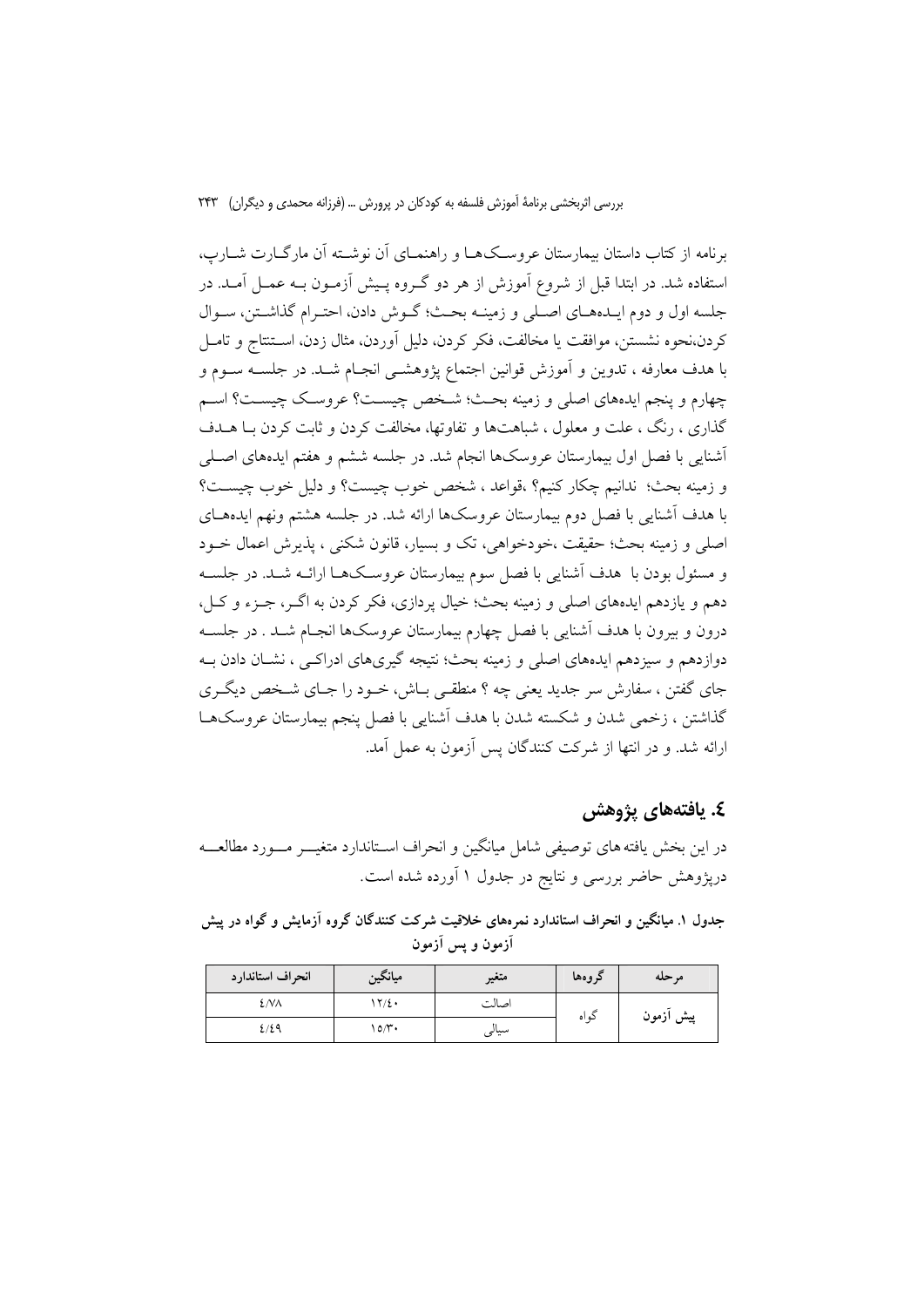| 17/0.                   | 07/1              | بسط            |        |          |
|-------------------------|-------------------|----------------|--------|----------|
| Y/Y                     | 17/0.             | انعطاف پذيري   |        |          |
| $\Upsilon$ 0/ $\cdot$ 2 | 47/4              | نمره كل خلاقيت |        |          |
| $0/\xi$                 | 17/T              | اصالت          |        |          |
| $\mathsf{r}$ /VV        | 10/7              | سيالى          |        |          |
| $17/\Lambda$ ۳          | 07/1              | بسط            | أزمايش |          |
| Y/Y                     | 17/7              | انعطاف پذيري   |        |          |
| $\gamma$                | 97/7              | نمره كل خلاقيت |        |          |
| T/97                    | 17/0.             | اصالت          |        |          |
| 2/02                    | 10/r              | سيالي          |        |          |
| 17/70                   | 07/9.             | بسط            | گواه   |          |
| $\Upsilon/\Sigma$       | 17/V              | انعطاف پذيري   |        |          |
| $Y\S$ / $V$             | 92/2.             | نمره كل خلاقيت |        |          |
| 17/T                    | T1/9.             | اصالت          |        | پس آزمون |
| A/97                    | $Y \cdot T \cdot$ | سيالى          |        |          |
| $Y\Sigma/Y$             | VT/7              | بسط            | أزمايش |          |
| Y/IV                    | 10/7              | انعطاف پذيري   |        |          |
| EV/9V                   | 121/V             | نمره كل خلاقيت |        |          |

۲۴۴ تفکر و کودک، سال دهم، شمارهٔ اول، بهار و تابستان ۱۳۹۸

یافتههای جدول ۱ نشان می دهد که میانگین نمرههای خلاقیت (چهار مؤلف آن) گـــروه أزمايش در مرحله پس أزمون نسبت به مرحله پيش أزمـون افــزايش قابـل تـــوجهي يافتــه است در حالی که در گروه گواه چنین تغییری رخ نداده است. برای بررســی اینکــه از لحــاظ آماری این تفاوت معنی دار است یا خیر از آزمون تحلیل کوواریــانس چنــد متغیــره اســتفاده شده است.

ابتدا به بررسی پیش فرضهای آزمون تحلیل کوواریـانس پرداختـه شـد و تمـامی پـیش فرض ها صادق بودند.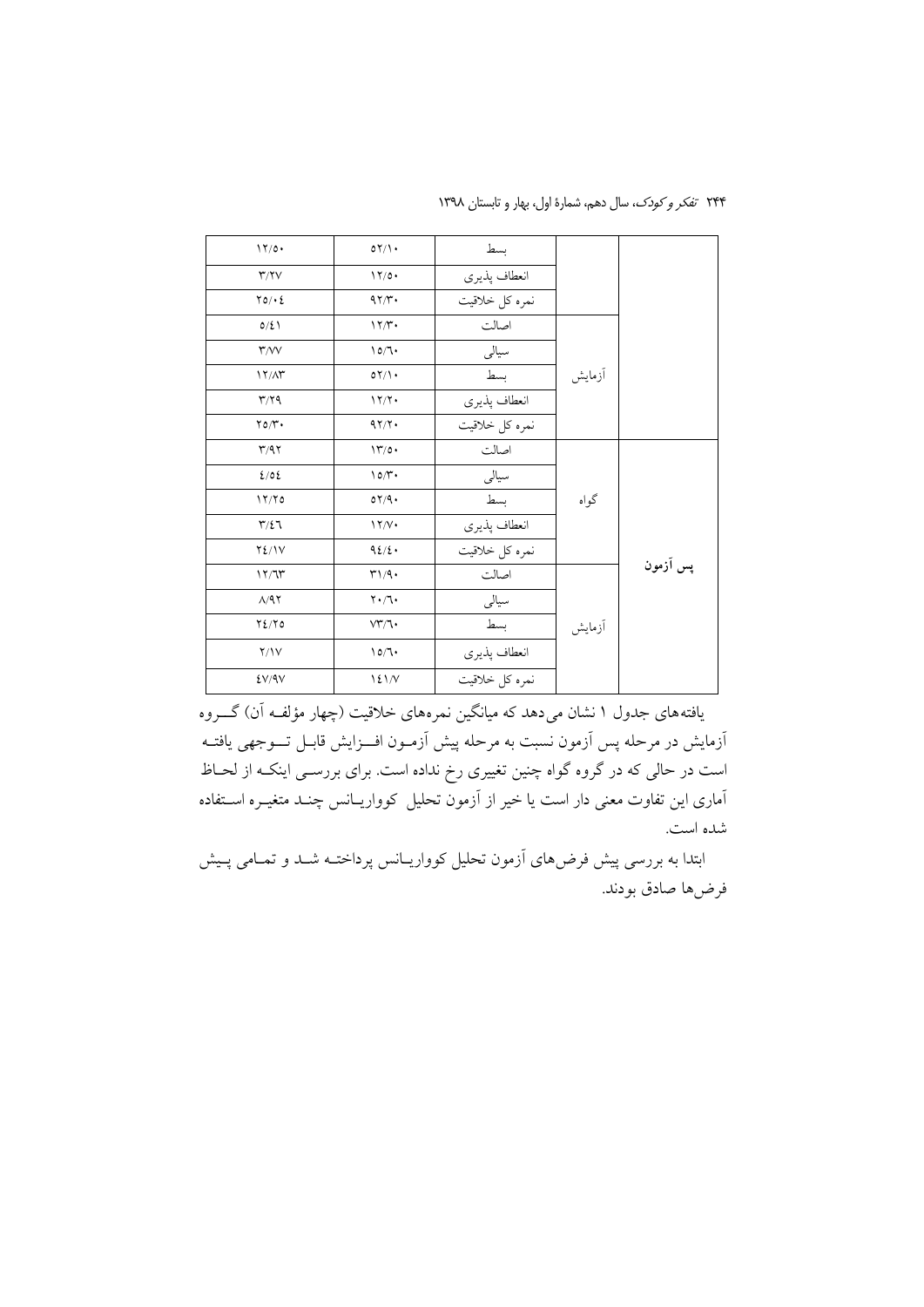| کشیدگی                        | كجى                   | متغير        |           |
|-------------------------------|-----------------------|--------------|-----------|
| $-1/017$                      | $-1179$               | اصالت        | پیش آزمون |
| $-1/097$                      | $-\prime$ . 9 $\land$ | بسط          |           |
| $-1077$                       | $- \cdot \pi v$       | سيالى        |           |
| .7127                         | $-1.9V9$              | انعطاف پذيري |           |
| $\cdot$ / $\cdot$ )           | 1/17                  | اصالت        | پس آزمون  |
| $1/\mathbf{r}\cdot\mathbf{r}$ | 1/01                  | بسط          |           |
| 1/127                         | 1/770                 | سيالى        |           |
| $\cdot$ /195                  | $-1/9$                | انعطاف پذيري |           |

جدول۲. آزمون نرمال بودن توزیع نمرات پس آزمون متغیر وابسته

همانطور که در جدول ۲ ملاحظه می شود مقدار کجی و کشیدگی تمام متغیرهای مـورد بررسی در دامنه (۲،۲–) قرار دارد. این نشان میدهـد توزیـع متغیرهـا از کجـی و کشـیدگی نرمال برخوردار است.

۲– همسانی واریانس: به منظور بررسی همگونی واریـانسهـا از آزمـون بـاکس اسـتفاده شد .

جدول٣. همسانی واریانس متغیرهای وابسته تحقیق

| سطح معناداري          |                           | <b>BOX'S M</b> |
|-----------------------|---------------------------|----------------|
| $n > \cdot / \cdot 0$ | $\mathbf{r}/\mathbf{r}$ . | EO/AEV         |

همانطور که در جدول ۳ ملاحظه میشـود سـطح معنـی داری بـیش از ۰/۰۵ اسـت کـه ۔<br>حاکی از برقراری همگنی ماتریس واریانس-کوواریانس است.

۳-همگنی شیب رگرسیون: یکی دیگر از پیش فرض۵های تحلیـل کوواریــانس بررســی همگنی شیب رگرسیون است.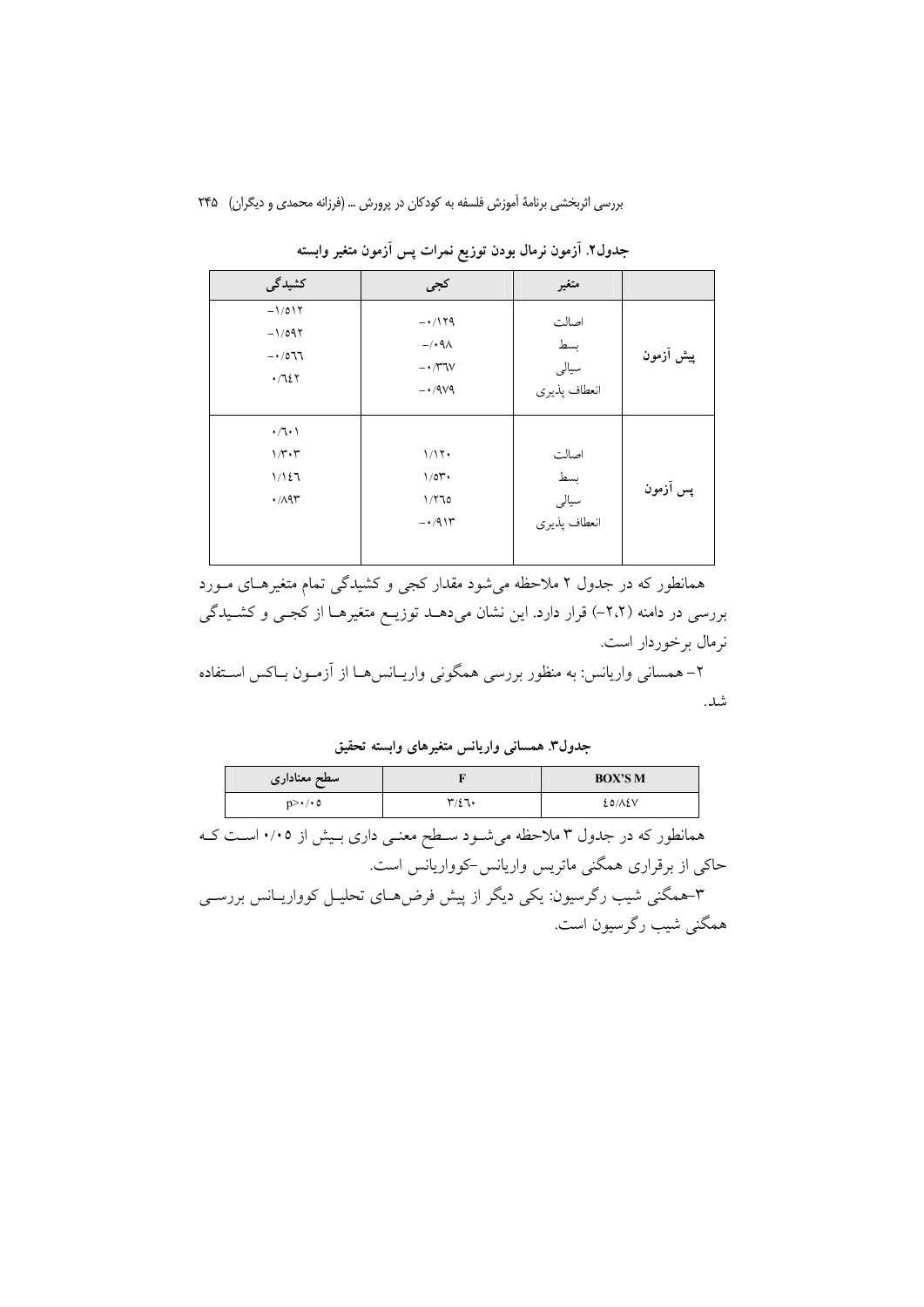۲۴۶ تفکر و کودک، سال دهم، شمارهٔ اول، بهار و تابستان ۱۳۹۸

| مجذور ايتا                                                            | سطح<br>معنى<br>دارى                                                              | $\mathbf{f}$                                       | ميانگين<br>مجذورات                                                                   | df                               | مجموع<br>مجذورات                                                                                        | منابع تغيير                                                                                                                                                       |
|-----------------------------------------------------------------------|----------------------------------------------------------------------------------|----------------------------------------------------|--------------------------------------------------------------------------------------|----------------------------------|---------------------------------------------------------------------------------------------------------|-------------------------------------------------------------------------------------------------------------------------------------------------------------------|
| 4.09<br>$\cdot/\cdot\cdot\mathsf{Y}$<br>$\cdot/\cdot\cdot$ 9<br>.715A | $p>\cdot/\cdot o$<br>$p>\cdot/\cdot o$<br>$p>\cdot/\cdot o$<br>$p>\cdot/\cdot$ 0 | ۰/۳۷٦<br>$\cdot/\cdot \setminus o$<br>.401<br>1/25 | 1V/EV9<br>$\tau$ /9 . 2<br>$1/\lambda \cdot 7$<br>1/9.1                              | ٢<br>٢<br>٢<br>۲                 | $P_{\epsilon}/90\Lambda$<br>$V/\Lambda \cdot \Lambda$<br>T/T<br>$\mathsf{r}/\mathsf{\Lambda}\mathsf{V}$ | تعامل گروه و نمره اصالت<br>پیش أزمون<br>تعامل گروه و نمره بسط<br>پیش أزمون<br>تعامل گروه و نمره سیالی<br>پیش أزمون<br>تعامل گروه و نمره انعطاف<br>پذیری پیش أزمون |
|                                                                       |                                                                                  |                                                    | 27/02.<br>۲٦٤/٠١٩<br>$\mathsf{r}\mathsf{r}\mathsf{n}\mathsf{r}$ 10<br>$1/\Lambda$ r. | ۱۲<br>۱۲<br>۱۲<br>۱۲             | $00\Lambda/\Sigma V\Sigma$<br><b>MITA/TYV</b><br><b>TAA/TVO</b><br>Y1/900                               | خطا اصالت<br>بسط<br>سيالى<br>انعطاف يذيرى                                                                                                                         |
|                                                                       |                                                                                  |                                                    |                                                                                      | ۲.<br>٢.<br>$\mathbf{y}$ .<br>٢٠ | 140V<br>$\text{MV99}/\cdots$<br>$V\S$ $\wedge$ $V$ $\cdots$<br>219V/                                    | كل اصالت<br>بسط<br>سیالی<br>انعطاف يذيرى                                                                                                                          |

جدول۴ نتایج اثرهای بین اَزمودنی۱ها(متغیر وابسته: نمره پس اَزمون اصلت،بسط،سیالی،انعطاف پذیری)

همانطور که در جدول ٤–٩. ملاحظه مي شود احتمال پذيرش فرض صفر بـراي مقايســه عملکرد گروه و مؤلفههای اصالت، بسط، سیالی، انعطاف پــذیری از آلفــای ۰/۰۵ بــزرگ<code>تــر</code> است. بنابراین می توان نتیجه گرفت که تعامــل بــین گــروه و متغیرهــای همپــراش معنــی دار نیست و فرضیه همگنی شیبهای رگرسیون تأیید میشود.

با توجه به محقق بودن شرايط اجـراي تحليــل كوواريــانس، بــه أزمــون فرضـيه تحقيــق پرداخته میشود.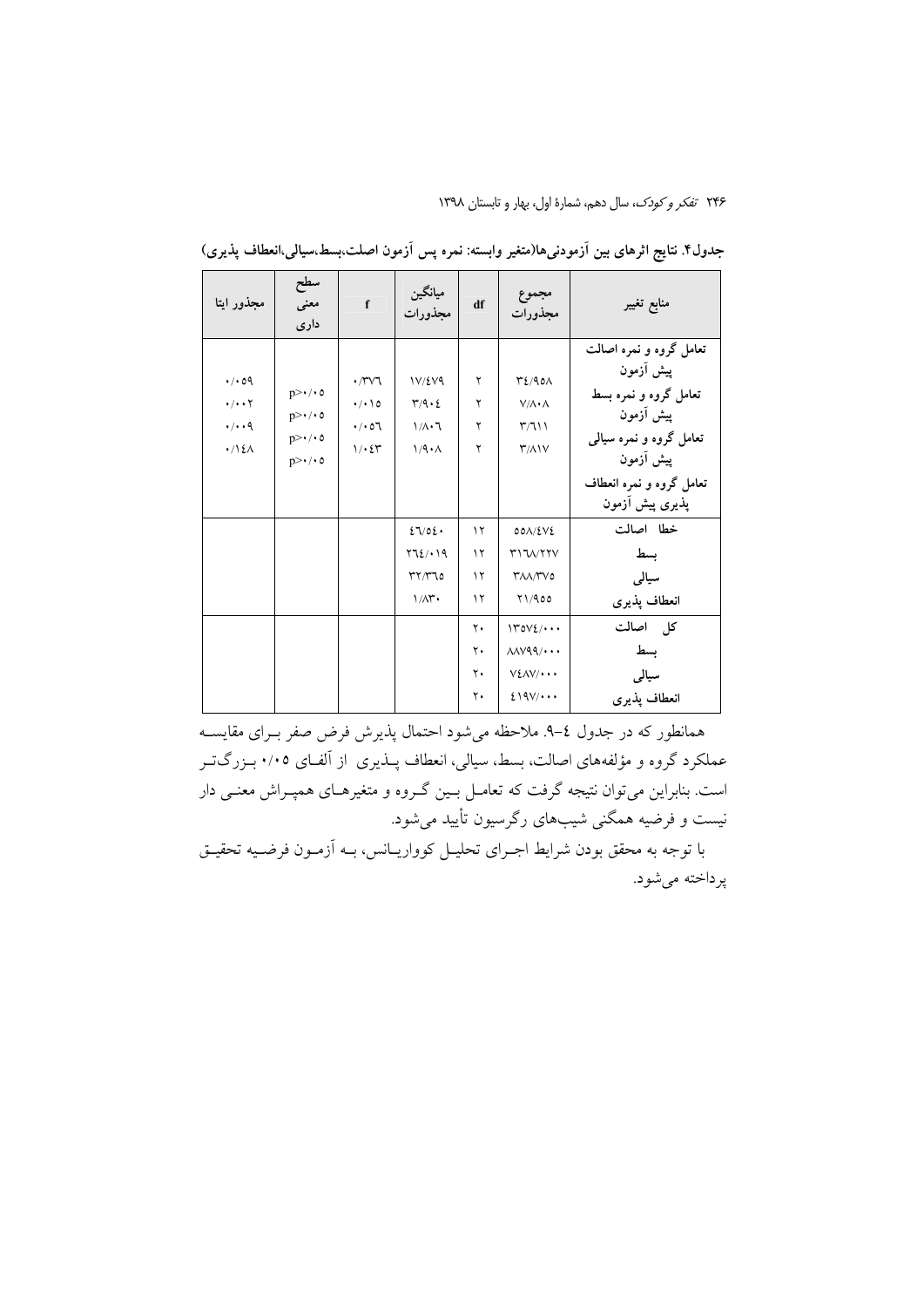بررسی اثربخشی برنامهٔ آموزش فلسفه به کودکان در پرورش … (فرزانه محمدی و دیگران) ۲۴۷

|                           | سطح معناداري ً مجذور اتا | df خطای | df فرضيه |        | $\mathbf{F}$<br>ارزش      | اثر               |
|---------------------------|--------------------------|---------|----------|--------|---------------------------|-------------------|
|                           |                          |         |          |        |                           |                   |
| $\cdot$ / $\land\lor\lor$ | $\cdot$ / $\cdot$ +      | ۱۱      | ٤        | 19/77V | $\cdot$ / $\wedge$ $\vee$ | گروه اثرپیلایی    |
| $\cdot$ / $\land\lor\lor$ | $\cdot$ / $\cdot$ +      | ۱۱      | ٤        | 19/771 | $\cdot$ /۱۲۳              | لامبداي ويلكز     |
| $\cdot$ / $\land\lor\lor$ | $\cdot$ / $\cdot$ +      | ۱۱      | ٤        | 19/77V | $V/\Delta\gamma$          | اثر هتلينگ        |
| $\cdot$ / $\land$ $\lor$  | $\cdot$ / $\cdot$ +      | ۱۱      | ٤        | 19/77V | $V/\Omega Y$              | بزرگترین ریشه روی |

جدول۲. شاخصهای آماری چند متغیره در تحلیل کوواریانس متغیر وابسته

نتايج اّزمون مانكووا نشان مي دهد كه مقدار اّماره اّزمون لامبـداي ويلكـز برابـر١٢٣/٠ و معنی دار است و مقدار(۰۰۰×۲۹/۲٦۷=(۱۱،£)F) نشان می دهد که می توان فرضیه مشـابه بودن میانگینهای جامعه بر اساس متغیرهای وابسته برای گـروههـای آزمـایش و گـواه را رد کرد. به عبارت دیگر بین گروههای آزمایش و گواه پس از کنترل اثر متغیرهای پـیش آزمــون تفاوت معنی داری وجود دارد. مجذور اتا نشان میدهـد کـ۱۸۷، درصـد از تغییـرات چنـد .<br>متغیره متغیرهای وابسته براساس گروه آزمایش قابل تبیین است.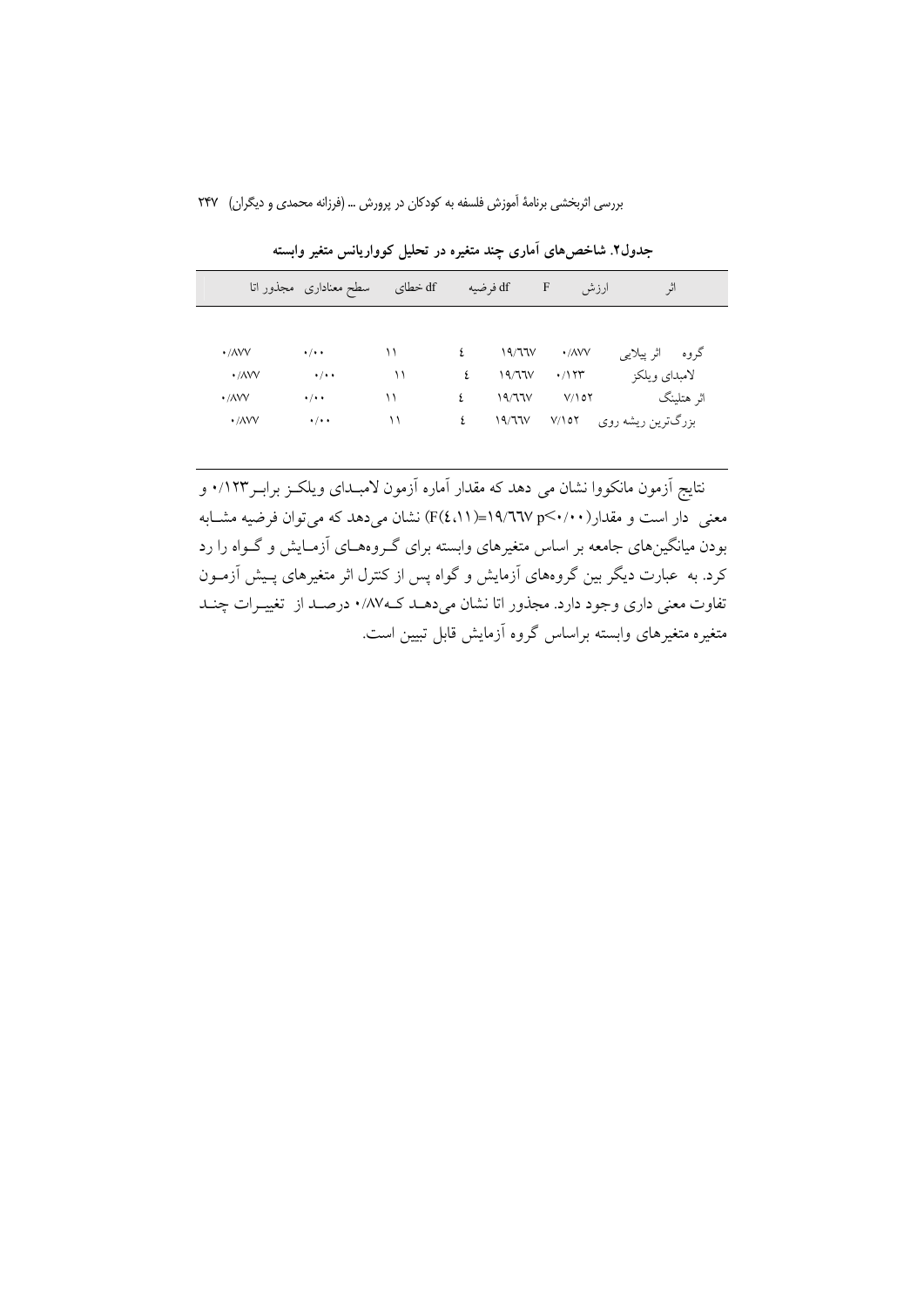٢۴٨ تفكر وكودك، سال دهم، شمارة اول، بهار و تابستان ١٣٩٨

|                             |                                                                                                                                                                                                                                                                                                                     |                     | اتا                                               |                  | منبع      متغير وابسته    مجموع مجذورات      df    ميانگين مربعات         F        سطح معنى دارى   مجذور |  |
|-----------------------------|---------------------------------------------------------------------------------------------------------------------------------------------------------------------------------------------------------------------------------------------------------------------------------------------------------------------|---------------------|---------------------------------------------------|------------------|----------------------------------------------------------------------------------------------------------|--|
| $\cdot$ / $\cdot$ + $\cdot$ | <b>TA/VIA</b>                                                                                                                                                                                                                                                                                                       | 1V17/T <sub>A</sub> | $\sim$ $\sim$<br>$\cdot$ $\sim$ $\sim$ $\epsilon$ | VYY/Y            | گروه<br>اصالت                                                                                            |  |
|                             | $\frac{1}{2}$ $\frac{1}{2}$ $\frac{1}{2}$ $\frac{1}{2}$ $\frac{1}{2}$ $\frac{1}{2}$ $\frac{1}{2}$ $\frac{1}{2}$ $\frac{1}{2}$ $\frac{1}{2}$ $\frac{1}{2}$ $\frac{1}{2}$ $\frac{1}{2}$ $\frac{1}{2}$ $\frac{1}{2}$ $\frac{1}{2}$ $\frac{1}{2}$ $\frac{1}{2}$ $\frac{1}{2}$ $\frac{1}{2}$ $\frac{1}{2}$ $\frac{1}{2}$ |                     |                                                   |                  | بسط                                                                                                      |  |
|                             |                                                                                                                                                                                                                                                                                                                     |                     |                                                   |                  | سیالی ۱۳۸/٤۸ ۱ ۱۳۸/٤۸ ۱۳۸/٤۸ ۰/۲۷۷ ۰/۰۳٦ میرانی ۱۳۸۷                                                     |  |
|                             |                                                                                                                                                                                                                                                                                                                     |                     |                                                   |                  | انعطاف پذیری ۲۷/٤۷ - ۲۷/٤۷ - ۲۷/٤۷ - ۰/۰۰۲ - ۱۵/۳۸۲ - ۰/۵۲٤                                              |  |
|                             |                                                                                                                                                                                                                                                                                                                     | $22/2\lambda$ 12    |                                                   | خطا اصالت ٦٢٢/٧٩ |                                                                                                          |  |
|                             |                                                                                                                                                                                                                                                                                                                     |                     | $Y17/YY$ $Y2$ $Y+Y9/1A$                           |                  |                                                                                                          |  |
|                             |                                                                                                                                                                                                                                                                                                                     |                     | $\gamma_0/\lambda$ ۳۹۲/۱۲ سیالی ۲۵/۸              |                  |                                                                                                          |  |
|                             |                                                                                                                                                                                                                                                                                                                     |                     | انعطاف پذیری ۲۵/۰۰ ۱۷۸                            |                  |                                                                                                          |  |
|                             |                                                                                                                                                                                                                                                                                                                     |                     | كل اصالت ١٣٥٧٤/٠٠ ٢٠                              |                  |                                                                                                          |  |
|                             |                                                                                                                                                                                                                                                                                                                     | $\mathsf{Y}$        | بسط ٨٨٧٩٩/٠٠                                      |                  |                                                                                                          |  |
|                             |                                                                                                                                                                                                                                                                                                                     |                     | ۳۰ میلای ۷٤۸۷/۰۰                                  |                  |                                                                                                          |  |
|                             |                                                                                                                                                                                                                                                                                                                     | ۲۰                  | انعطاف پذیری ٤١٩٧/٠٠                              |                  |                                                                                                          |  |

جدول۳.نتایج تحلیل کوواریانس چندمتغیره برای بررسی متغیرها

نتايج تحليل مانكووا نشان مىدهد كه بين نمره پس آزمـون مؤلفـههـاى اصـالت پــس از کنترل نمرههـای پـیش آزمـون مؤلفـه مربوطـه تفـاوت معنـی داری وجـود دارد(۰۰۰۰×.p ٣٨/٧١٨=(٢(١٤،١). همچنين بين نمره پس اَزمون مؤلفههاي بسط پس از كنتـرل نمـرههـاي پیش آزمون مؤلفه مربوطـه تفـاوت معنـی داری وجـود دارد(۲۰۰۲-۲۰/۵۲۹ (۲/۱٤/۱). علاوه بر این بین نمره پس آزمون مؤلفه سیالی پس از کنترل نمرههـای پـیش آزمـون مؤلفـه مربوطه تفاوت معنـي داري وجـود دارد (٣٦٠/٠٣٦)<0=(١،١٤/١). همچنـين بـين نمـره پس آزمون مؤلفههای انعطاف پذیری پس از کنترل نمرههـای پـیش آزمـون مؤلفـه مربوطـه تفاوت معنی داری وجود دارد(۰۰۲×۲>۰/۴۸۲=(۱٤،۱). بنابراین نتایج نشـان مـی۵هـد آموزش اثربخش بوده است.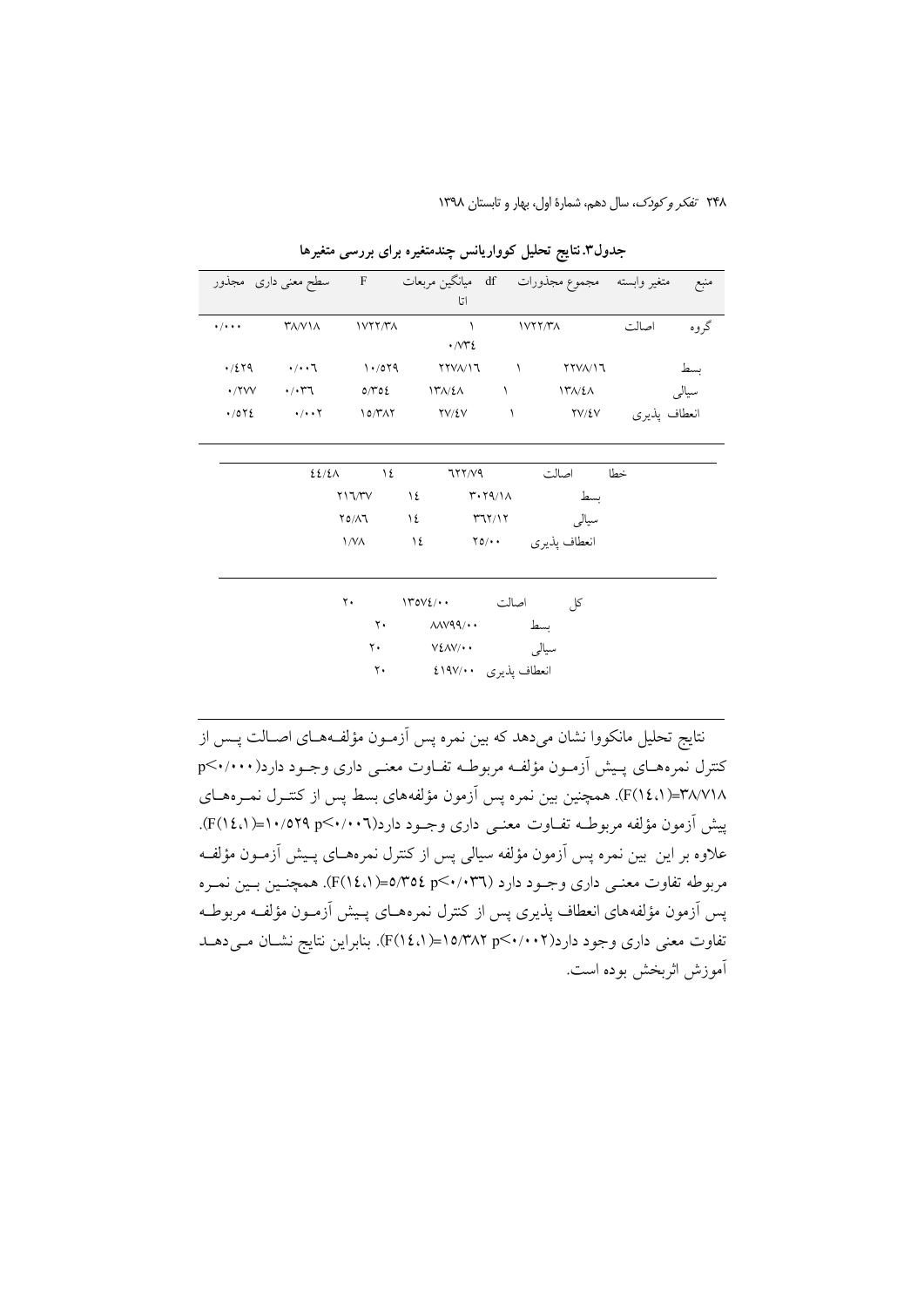بررسی اثربخشی برنامهٔ آموزش فلسفه به کودکان در پرورش … (فرزانه محمدی و دیگران) ۲۴۹

|                                         | تفاوت میانگین (I,J) خطای انحراف استاندارد سطح معنی داری |                      | گروه (J) | گروه (I) | نمره پس أزمون |
|-----------------------------------------|---------------------------------------------------------|----------------------|----------|----------|---------------|
| $\cdot$ / $\cdot$ + $\cdot$             | $\mathbf{r}/\cdot \mathbf{0}$                           | $1/\sqrt{4V}$        | گو اه    | آزمايش   | اصالت         |
| $\bullet$ / $\bullet$ + $\bullet$       | $\mathbf{r}/\cdot \mathbf{0}$                           | $-\frac{1}{4}$       |          | أزمايش   | گو اه         |
| $\cdot/\cdot\cdot7$                     | <b>T/VYT</b>                                            | <b>TI/ATE*</b>       | گواه     | أزمايش   | ىسط           |
| $\cdot/\cdot\cdot7$                     | <b>J/VYJ</b>                                            | $-Y1/\Lambda Y\S$ *  |          | أزمايش   | گواه          |
| $\cdot$ / $\cdot$ $\uparrow$ $\uparrow$ | Y/YY0                                                   | $0/\gamma\Lambda$    | گو اه    | أزمايش   | سيالى         |
| $\cdot$ / $\cdot$ ry                    | Y/YY0                                                   | $-0$ /۳ $\Lambda$ 1* |          | أزمايش   | گواه          |
| $\cdot$ / $\cdot$ $\cdot$ $\cdot$       | $\cdot$ /711                                            | $Y/Y$ 9 $V^*$        | گواه     | أزمايش   | انعطاف پذيري  |
| $\cdot/\cdot\cdot$ Y                    | $\cdot$ /111                                            | $Y/Y$ ۹ $V^*$        |          | آ; مایش  | گه اه         |

جدول۴. مقایسه میانگینهای گروه آزمایش و کنترل در مؤلفههای اصالت ، بسط ، سیالی و انعطاف پذیری

نتایج آزمون بونفرونی برای مقایسه دو به دو میـانگین هـا بـا کنتـرل خطـای نــوع اول از طريق تقسيم سطح الفا برتعداد مقايسهها نشان مىدهد كه بين ميانگين گروههـاى اَزمـايش و كنترل درمؤلفه اصالت، بسط، سيالي و انعطاف پذيري تفاوت معناداري وجـود دارد. مقايســه تفاوت میانگین ها نشان می دهدکه در مؤلفه اصالت تفاوت بین گروه آزمـایش و گــواه برابــر ١٨/٩٧، در مؤلف بسط ٢١/٨٢ و درمؤلف سيالي ٥/٣٨ و در مؤلف انعطاف پــذيري ٢/٣٩م باشد.

### ٥. بحث و نتيجهگيري

هدف اصلي اين يژوهش بررسي تأثير آموزش فلسفه به كودكان (p4c) بر خلاقيـت كودكــان پیش دبستانی بود. نتایج نشان داد که آموزش فلسفه به کودکان (p4c) بر پــرورش خلاقیــت كودكان پيش دبستاني اثربخش است. تحليل نتايج به دسـت آمـده نشـان مـي دهـد چنانچـه خلاقیت با برنامه (p4c) آموزش داده شود، تغییر مثبتی در مؤلفههای اصالت، بسـط، سـیالی و انعطاف پذیری به وجود آورده و نمرات این مؤلفه ها سیری افزایشــی خواهــد یافــت. نتــایج بدست آمده همسو با یژوهش های مهدی زاده ،عراقیه و حیدریه (۱۳۹۷) ،رستمی، فیـاض و قاسمی (۱۳۹۵) رضایی ، پادروند ، سبحانی ، رضایی، (۱۳۹۳)، نـادری و همکـاران (۱۳۹۱)، رستمی (۱۳۹۰) ، گایلن (۲۰۱۹)، دیتس چاور و کُنـرادی (۲۰۱٦) ،ورلـی (۲۰۱٦) ،مــوریس (٢٠١٦) يسورتقى و حجسازى (٢٠١٤) ،عرفسانى ، كريمسى، شسبيرى، عطسار (٢٠١٤)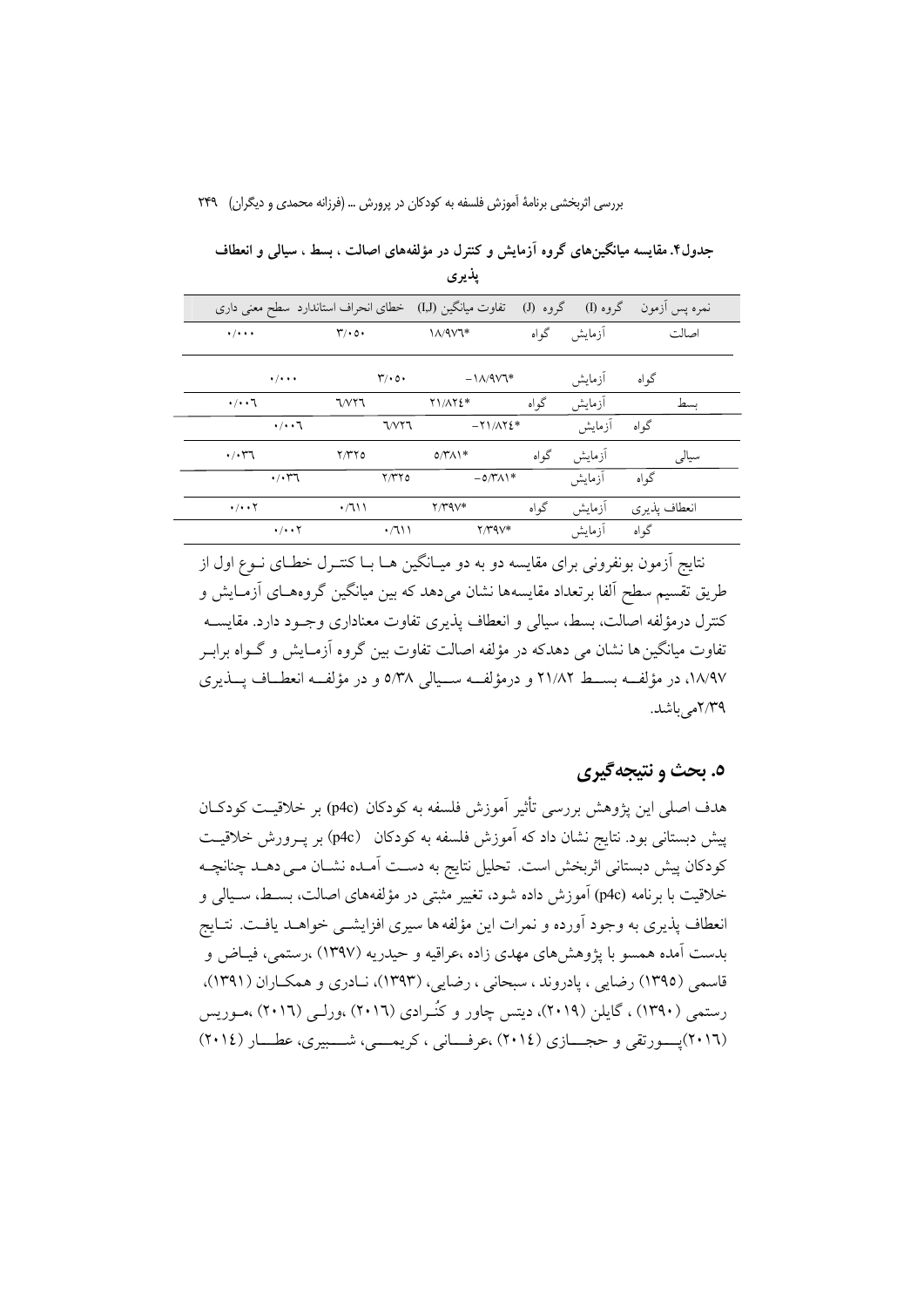،ابراهيم(٢٠٠٧)، لاکي (٢٠٠٦) فيشر(٢٠٠٥)است. بنابراين مي تــوان نتيجــه گرفــت آمــوزش فلسفه به کودکان (p4c) میتواند سطح عملکردی ذهنی افـراد را در اصـالت، بسـط ، سـيالی وانعطاف يذيري جهت انطباق بهتر با محيط ارتقاء دهد.

از اّنجایی نتایج مقالات فراتحلیل در حوزه اّموزش خلاقیت نشان داده است که اّمــوزش خلاقیت در دوره پیش دبستانی بالاترین میـانگین انــدازه اثــر را داشــته اســت .Ruhizan M) (Yasin & Nor Shai'rah Yunus,2014 ، نتايج اين يژوهش نيز اندازه اثر بالا را نشان داد.

.<br>جهان پر تغییر و پر چالش امروز نیازمند آموزش متفاوت و مهارت هـایی فـرای گذشــته می باشد. کودک دنیای امروز برای یادگیری، نمی تواند تنها به شنیدن و دریافت اطلاعــات از سوی بزرگسالان اکتفا کند، ما باید با پرورش قدرت تفکر و تمیز، از ســنین کــودکی او را بــه گونهای پرورش دهیم که بتواند مهارتهای لازم را در تصـمیم گیـریهـا و مقابلــه بــا شــرایط سخت و متغیر زندگی فردا و موقعیتهای جدید که مرتباً با آن روبرو می شــوند داشــته باشــد. بنابراين، هدف عمده اَموزش امروز بايــد وادار كــردن يادگيرنــدگان بــه تفكــر باشــد. ليــيمن بنیانگذار برنامه فلسفه به کودکان بر آن است که برنامه او بهتـرین راه بـرای تقویـت قــدرت تفکر کودکان است. وی هدف این برنامه را آموزش تفکر به کودکان و کمک بــه آنهــا بــرای انتخاب آگاهانه می داند.

برنامه آموزش فلسفه به کودکان ابزاری است که از راه فلسفه ورزی بـه بهبـود و ارتقـای مهارت های تفکر کمک می کند. این برنامه با درگیر کردن چنـد حـس در کودکـان و فعـال سازی همزمان تخیل و تکلم به همراه تفکر باعث بهبود و گسـترش آن هـا گشـته و کسـب تجربه های مختلف و آشنایی دانش آموزان با ابعاد و زوایای مختلف مسایل از نگـاه خــود و دانش آموزان دیگر در فضا و جو اجتماع پژوهشی فرد را برای موقعیت هـا و چـالش هـای پیش رو آبدیده می کند. همچنین بر اساس نظریه ماهیچه ذهنی، هر چه افـراد در ایــن زمینــه بیشتر تمرین کنند، ذهنشان ورزیدهتر می شوند و در مواجهه بـا مســائل بعــدی راحــتتــر و سريعتر حل مسأله مي كنند. ذهن انســان از مجموعــهاي از توانــاييهــا و اســتعدادهاي نســبتاً مستقل از يكديگر مثل قدرت استنباط، قدرت تحليل، قدرت پيش بيني، قــدرت حــل مســئله، قدرت حفظ کردن و غیره تشکیل شده است(مهرمحمدی، ۱۳۷۰). فعلیت بخشـیدن بــه ایــن قوا و استعدادها، توان برخورد مناسب را با مسائل بدیع و بی سابقه کـه در طــول زنــدگی بــه طور اجتنابنایذیر برای یک فرد پیش می آید به او اعطا می کند.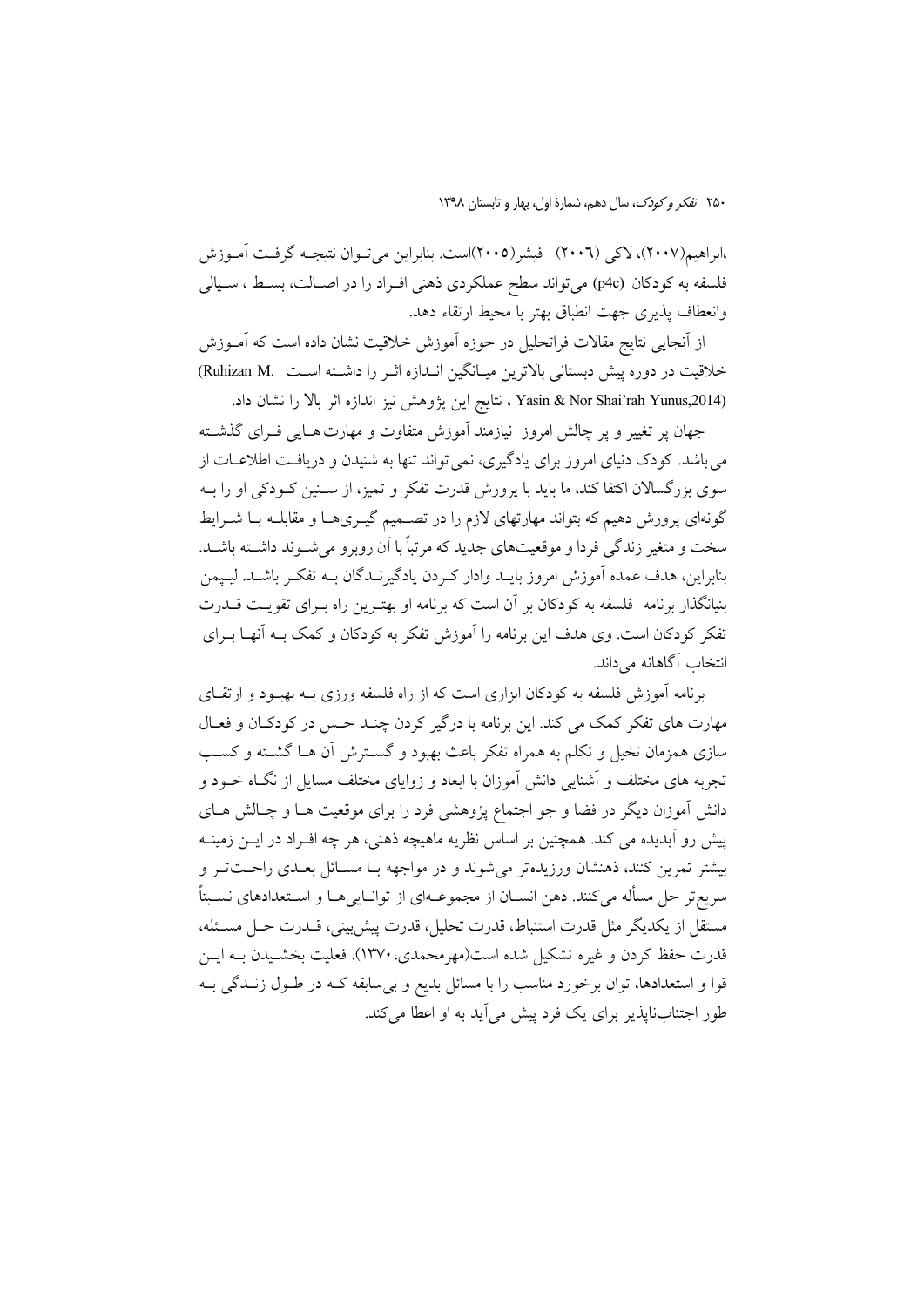از آنجایی که کودکان از سن ۲ سالگی به بعد، توانایی استفاده از ابـزاری بــه نــام زبــان را ییدا می کنند و مهم ترین ابزار روانشناختی که به کار می برند زبان می باشــد بــا افــزایش ســن دایره واژگانی آن ها گسترش یافته و می تواننداز سن ٤ سـالگی جملـههـای کامـل و مرکـب تولید کنند و در حدود ۵ سالگی با دارا بودن واژگـان فعـالی کـه بیشـتر از ۲ هـزار کلمـه را شامل می شود مهم ترین بخش فراگیـری زبـان را بـه اتمـام برسـانند (زنـدی،١٣٩١:٤٤). و همچنین با در نظر گرفتن دو کارکرد اساسی و حیاتی زبان برای بشــر یعنــی ارتبــاط و تفکــر واندیشیدن (علوی،۳۹۳:۳) ؛ زبان به عنوان یکسی از منشـــاهای رشــد شــناختی ویــادگیری می تواند در خلاقیت مؤثر باشد و با توجــه بــه اینکــه در روش فلســفه بــه کودکــان از روش اجتماع پژوهشی استفاده و بر کاربرد زبان تاکیـد مـی شـود ایـن روش متناسـب بـا ویژگـی کودکان در مقطع پیش دبستان بوده و می تواند اثربخش باشد. همچنـین از آنجـایی کــه زبــان یک فرایند پویا(همان) و بر اساس دیـدگاه تعامـل گرایـان علامتـی زیـر بنـای اصـلی تفکـر است(علوی ،۹:۱۳۹۳) و در روش فلسفه برای کودکان تاکید به داستان و استفاده از زبان است و در طول فرایند آموزش کودکان با ســه نــوع داده زبــانی حاصــل از محتــوای برنامــه درسی ، رفتار زبانی معلم و رفتار زبانی کودکان دیگر روبرو است و با توجـه بـه ایــن کـه از ملزومات و مؤلفه های خلاقیت ، یوپایی ، سیالیت و بسط و انعطاف پــذیری اســت بــه نظـر می رسد این روش توانسته یکی از روش های مؤثر در این زمینه باشد. همچنین بــا توجــه بــه تاثیر ساختارهای فرهنگی بر رویکرد شناختی (اسـترنبرگ ،۱۹۹۷)یکـی از عوامـل مـؤثر بـر خلاقیت نقش فرهنگ در شکل گیری، تحول و مفهـوم ســازی أن اســت واز أنجـایی کــه بــر اساس نتایج پژوهش ها درکشورهای دارای فرهنگ جمع گرا خلاقیت بالاتری گزارش شــده است، روش فلسفه به کودکـان بـا تاکیـد بـر اجتمـاع پژوهشـی و روش مشـارکتی فضـای مقتدرانه کلاس را به حلقههای کندوکاو فکری فلسفی برای ترویج دموکراسی تبدیل کـرده و به نظر میرسد کـه جهـت تـرویج و تقویـت فرهنـگ جمـع گرایـی و گسـترش خلاقیـت مي تواند اثربخش باشد.

در این روش کلاس درس فضایی برای بررسـی پرسـش هـای ذهنـی کـودک و آزمـون اندیشهها و تفکراتش فراهم میکند. برنامه آموزش فلسـفه بـه کودکـان، توانـایی بسـط را در دانش آموزان افزایش داده و آنها را قادر میسازد تا بین موضوعات مختلفی که میآموزنـد، ارتباط برقرار کنند و در نتیجه برنامه درسی برای آنان پر معناتر شده و زمینه گسـترش تفکـر واگرا و بهبود خلاقیت را فراهم می کند. در واقع با شرکت کودکان در جستجویی برای معنـا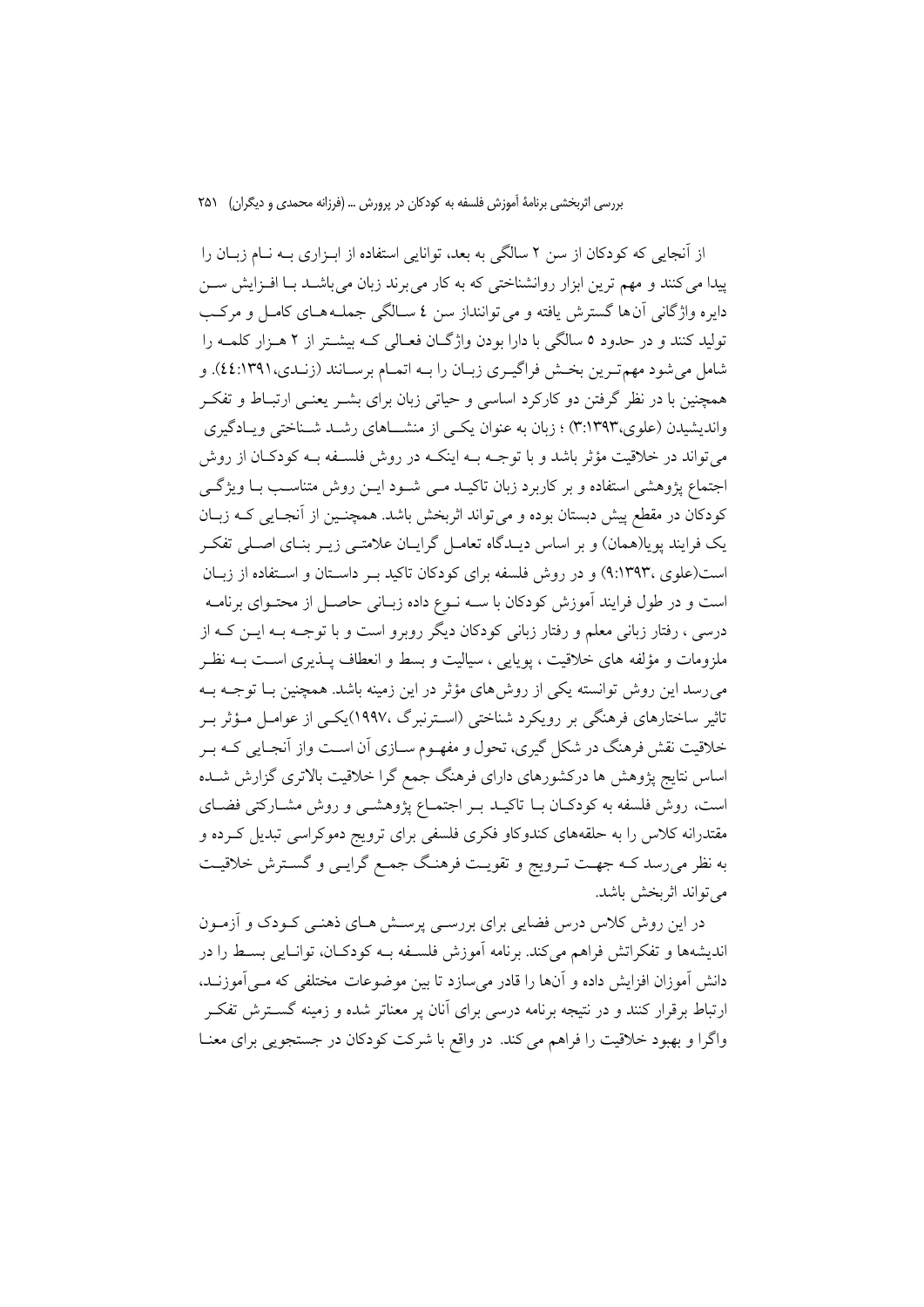و بسط و توسعه قواي ادراكي و فهم آنها از مطالب، قدرت تفكر استدلالي و انتزاعي در آنــان افزايش يافته و سبب تفكر خلاق و توانايي حل مسئله آنها مي گردد .

لپیمن معتقد است که کودکان در آغاز ورود به کودکستان بسیار کنجکاو و فعال انــد، امـــا به مرور به افرادی منفعل و مطیع تبدیل مـی شـوند. لیـپمن (۱۹۹۱)علـت آن را در ســـاختار متفاوت خانه و مدرسه می داند. او با مقایسه بین خانه و مدرسه بـیان می کند کـه کودکـان در خانه بسیار خلاق تر از مدرسه هستند، زیرا کودکان در خانه با محیط سازمان نیافته ای مواجـه می شوند که می توانند در هر زمان هـر پدیــدهای را دستکـــاری کنـــند و نتیجـــه تغییــرات و پیامدهای آن را ببینند، اما با ورود به مدرسه با مجموعهای از عوامـــل ســــازمانی متفــاوت بــا خانه، قوانین و مقررات و رفتارهای سازمان یافتـه روبه رو می شـوند کـه آزادی عمـل را تـا حد زیادی از او می گیرند که ممکن است باعث رکـود یـا نبـود خلاقیـت شـود. از ایـن رو استفاده از برنامه آموزش فلسفه به کودکان ۖ وکمک گرفتن از ابـزار مهـم اجتمـاع پژوهشــــی می تواند در رفع خلأهای موجود و بهبود فضای آموزشی جهت رشـد و گسـترش قــدرت تفکر خلاق و حل مسئله رهگشا باشد.

در بستر اجتماع پژوهشـی (برنامــه آمــوزش فلســفه بــه کودکــان) کودکــان بــا خوانــدن داستانهای فکری فلسـفی با موقعیتهای مبهم مواجه شده و سعی میکنند بـا جمـــع آوری و سازماندهی اطلاعات و فرضیهآزمایی به راه حل مناسب دست یافته و حـل مسـئله کننـد. بنـابراین می توان گفـت کـه بستر اجتماع پژوهشی فضای مناسبی بـرای پـرورش خلاقیــت و حل مسئله فراهم میکند. همچنین اجتماع پژوهشی یـا حلقـه کنـدوکاو بـه دلیـل وجـود سبک رهبری مشـارکتی یـا دموکراتیـک که همراه بـا حمایـت تسـهیل گـر بـوده میــزان بالایی از چالش انگیزی و پویایی وجود دارد که سبب می شود کودکان برای مشارکت در بحث احساس انگیزه و تعهد کنند و زمینه بهبود سیالیت فــراهم شــود.کودکــان در حلقــه کندوکاو از آزادی (عمل، نظر و بیان) برخورداربوده و زمینه برای انعطــاف پــذیری در تفکــر فراهم است. در حلقـه كنـدوكاو ميـزان بـالايي از اعتماد وجود داشته، بنـابراين كودكـان بـه طور صریح، باز، و صـادقانه بــا یــکدیگـــر ارتبــاط برقــرار کــرده و روی حمایــت شخصــی یکدیگر حساب می کنندو بـرای یکـدیگراحترام قائـل انـد. در حلقــه کنـدوکاو زمــان قابـل تـوجهي بـراي توليـد و بررسـي واّزمون ايدههـاي جديـد صـرف مـي شـود و زمينـه بـراي گسترش و بسط ایده ها فراهم می شود. در حلقه کند و کـاو بــه صـحبتهای یکـدیگر گــوش میدهند و بین آرای مختلف برخورد به وجود می آید و گـاهی توافـق سـریع بـین نظرهـا و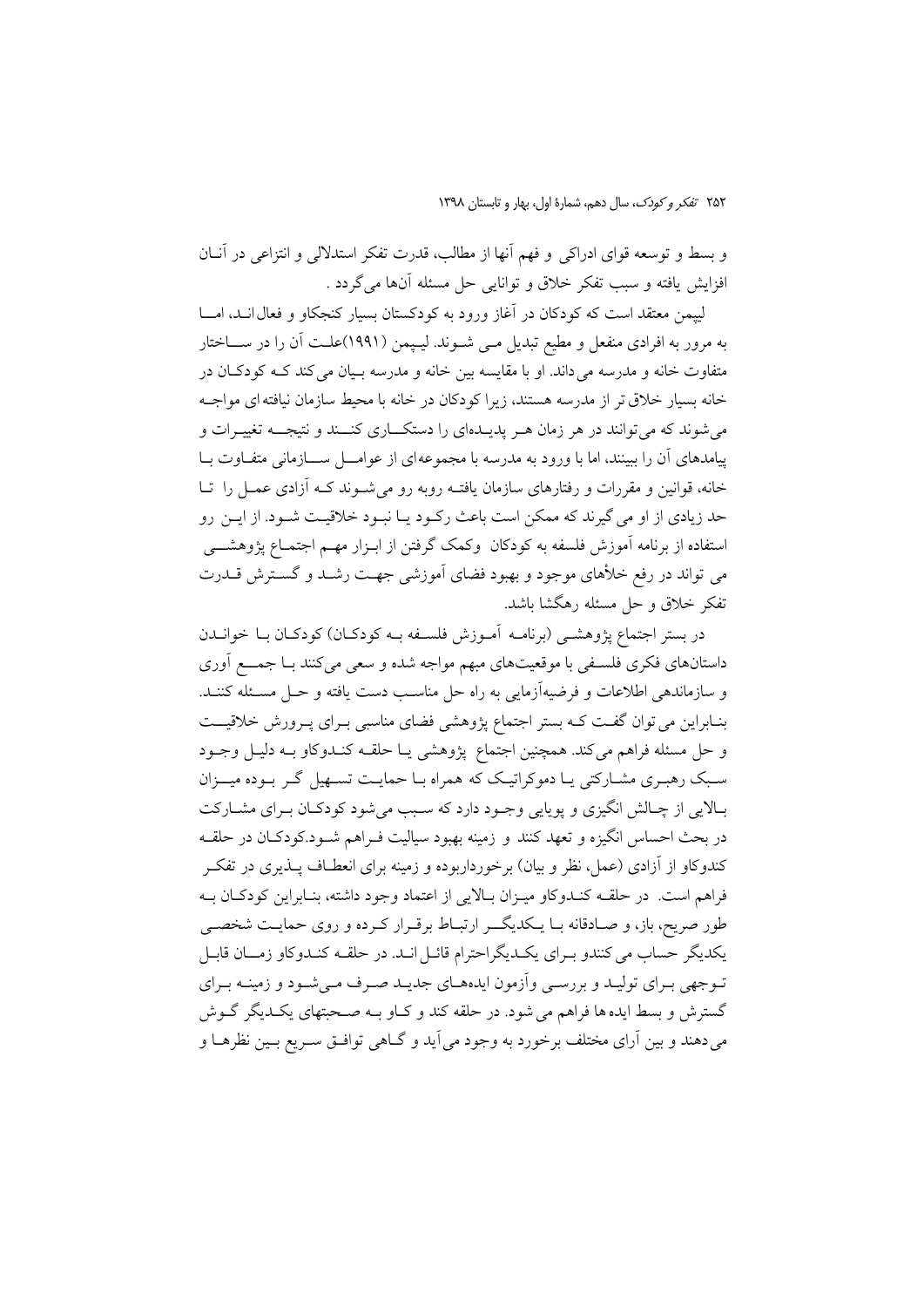ایدهها نیست و دانش و تجارب متفاوت است. اینجاست که افراد یاد می گیرند که به اصـالت فکر بها داده و در بهبود آن گام بردارند(نادری و همکاران،۱۲۹۱:۱۲۹۱).

با توجه به تأثیر چشمگیر برنامه آموزش فلسفه به کودکان و مورد تأییـد قــرار گــرفتن آن از سوی پژوهش های انجام شده، می توان از این برنامــه آموزشــی جدیــد بــرای دســتیابی بــه آموزش و پرورش توانایی استدلال، تفکر، روحیه پرسشگری و پــرورش خلاقیــت اســتفاده نمود. بنابراین پیشنهاد می شود که در این زمینه اصلاحات اساســی در برنامــه هــای آموزشــی دورههای مختلف تحصیلی به خصوص دورههای ابتدایی و پیش دبستانی صـورت گیــرد و .<br>آموزش فلسفه به کودکان در برنامههای درسی گنجانده شود تــا کودکــان از همــین دوره بــا روشهای تفکر خلاق و حل مسأله، آشنا شوند و این راهـی بــه ســوی حــل مســائل زنــدگی روزمره و جامعه فردا است.

#### كتابنامه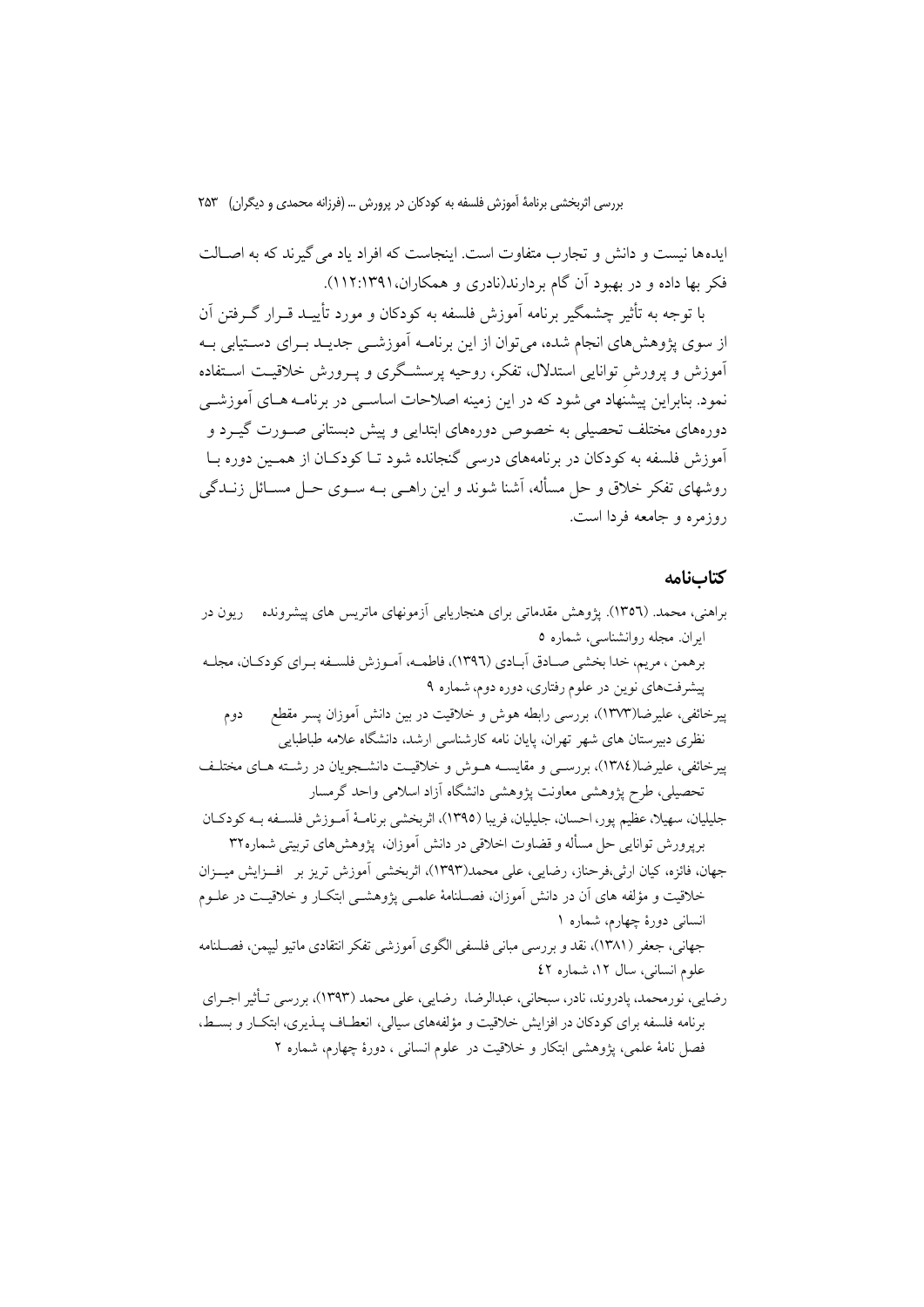۲۵۴ *تفکر و کودک*، سال دهم، شمارهٔ اول، بهار و تابستان ۱۳۹۸

 +,-. (5 | \$ !62 4j/ .(1395 ( ) [#72, [+.( % [{ [< [#762 )41(12 [#6/ #2\* 
 . !/ !5 #=8 <
 #ä/ \$  62 | \$ 62 4j/-%D [(1390) <
[#762 - %[ 89 -90 #LM/ N2 !/ !5 #=8 < +,-. (5 
. #%^:^: -\_< : !/ [(5 #2\*5 +72 0 6 : !/[8 [(1391) &7! [( G < 0 6 : !/ [ 
 \$/ [(1393) (2 [\_ #58  8 " : !/ [ 8 Y #^ [ (1395 ) #M% [(Ü, 08 % 8 1 #\_76@ 0! 8 [(4j/ 1394) [%^, 30 <75 [ #6/ 1
 \*L [#% (6 H\* 8 4j/ [( 1397)%(l [ &l [p\_ [, \_ [&l [< (! [62! 

 8 o% l #% (6 H\* % 8 1 +,-. 3 <75 [ 6 a
 [ # G\_ +,-. 
 \$6 # [#7\_ - IL +/ 
 F/ \*L [ ;%(/  N( 
 #2  <=(% [(1370) [7M [(7M! 26 <75 [(

 8) @ 4j/ #2 [(1391 ) %[#, w2 [#\_ [ (76F%5 [ [ #H/ [ñ 0"\_ [ H [ !/ 14 -DJ\*J26 ZJD N
 -% 8 1 +,-. 1 <75 [G2 N2[ (# \* 0FgJ # G\_ < 
) [~ 
 \$/ #

 #7\_

Batey, M., Furnham, A., & Safiullina, X (2010). Intelligence, general knowledge and personality as predictors of creativity. Learning and Individual Differences, 20;532–535. Beghetto, R. A. (2013). Nurturing creativity in the micro-moments of the classroom. In K. H. Kim, J. C. Kaufman, J. Baer, & B. Sriraman (Eds.), Creativelygifted students are not like other gifted students: Research, theory, and practice (pp. 3-15). Rotterdam Netherlands: Sense Publishers.

Bleazby, J (2007). 'Reconstructing Gender in the Philosophy for Children Program', Paper Presented at the Australasian Association of Research in Education Conference, University of Notre Dame, Fremantle, Western Australia..

- Dacey, J. S (1989). Peak Periods of Creative Growth Across the Lifespan, The Journal of Creative Behavior, 23(4);224-247
- Dacey, J. S (2007). Peak periods of creative growth cross the lifespan. In G. J. Puccio, & M. C. Murdock (Eds.), Creativity assessment: Readings and resources , 323-
	- 345. Massachusetts: Creative Education Foundation.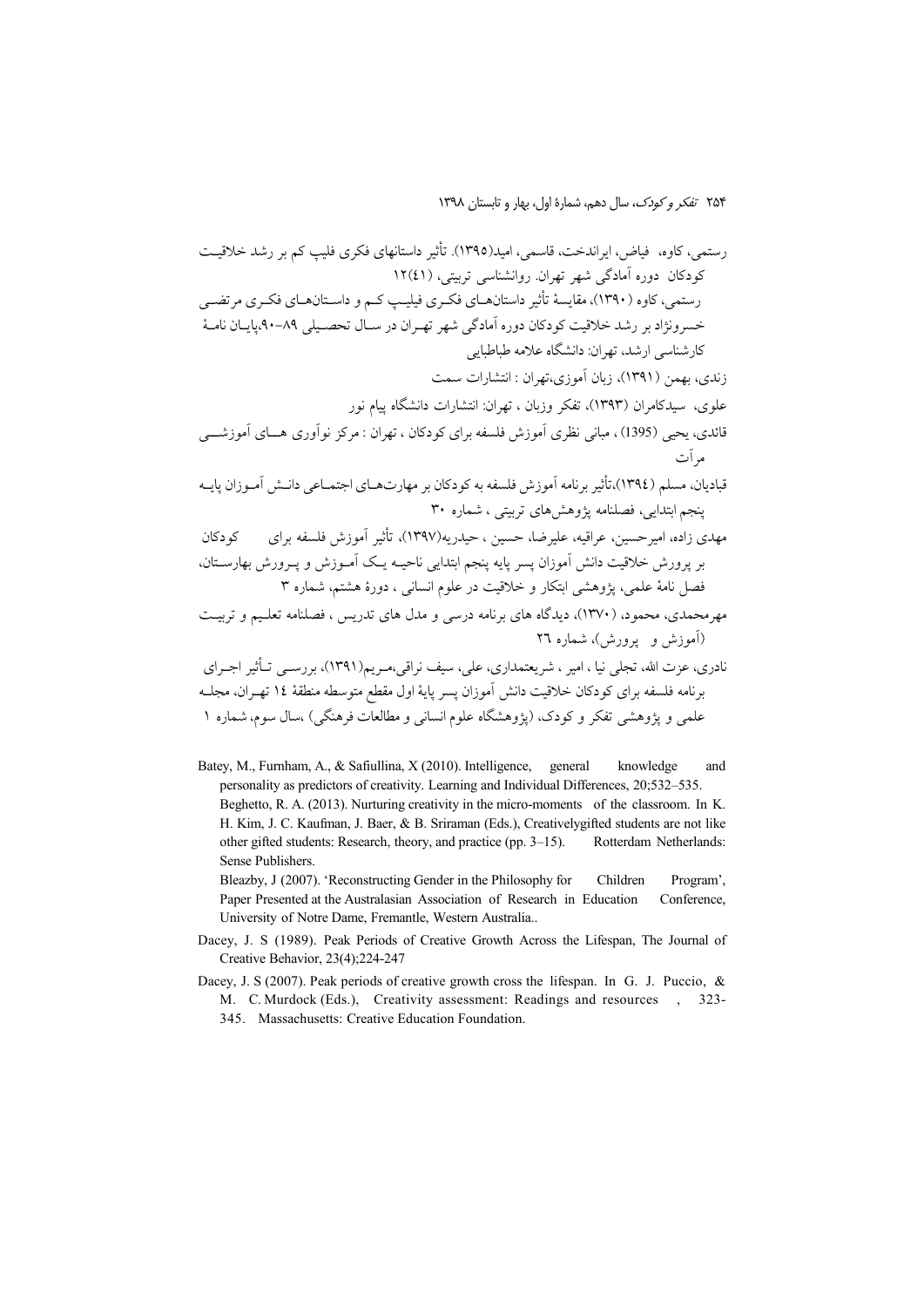- D'Olimpio, L., & Teschers, Ch. (2016). Philosophy for Children Meets the Art of Living: A Holistic Approach to an Education for Life. Philosophical Inquiry in Education, 23(2); 114-124
- Duytschaever, I., & Conredie, P (2016). Philosophy with Children: Helping Designers Cooperate with Children. IDC '16 Proceedings of the The 15th International Conference on Interaction Design and Children, 736- 741.
- Erfani, N., Karimi, L., Shobeiri, S.M. , Atar, A(2014), The Effect of Teaching Philosophy for the Children on Student's Problem–Solving Skill and Creativity , International Journal ofManagement and Humanity Sciences. 3(3); 1518-1524
- Fodor, E. M. Carver, R.A (2002). Achievement and power motives, performance feedback, and creativity, journal of research in personality, 34(4), 380-396.
- Fisher.R(2005). Teaching children to learn, London: Cheltenham nelson thorns.
- Fisher, R. (2012). Teaching children to think. (Trans. Moghaddam, S. & Najarian, M). Tehran: Rasesh Publishers.
- Gillen, M.(2019), Democracy as 'Becoming' A Lived Enquiry into Teacher Perspectives for/with Children (P4C) Practice in Irish Educate Together Schools. (Doctoral dissertation, PhD thesis submitted for examination to Plymouth University)
- Guilford, J. P (1967). Thenutare of human intelligence. New York: McGraw -Hill.
- Keng, G.Y., Binte, K., & Ibrahim, M (2007). Philosophy for Children. Proceeding of the Redesinging Pedagogy: Culture, Knowledge and Understanding conference, Singapore.
- Lukey, N. (2006). Philosophy for Children Hawai'i and its influence on the development of students' reflective thinking in classroom discussions. Unpublished Master thesis, M.Ed University of Hawai'i at Manoa.
- Lipman, M (2003). Thinking in education. Cambridge university press.
- Lipman, M (1991). Thinking in Education, Cambridge: Cambridge University.
- Murris, K (2016). The Philosophy for Children curriculum: Resisting 'teacher proof' texts and the formation of the ideal philosopher child. Studies in Philosophy and Education, 35(1); 63-78.
- Pourtaghia .V, Hosseini. A, Hejazia. E (2014), Effectiveness of implementing philosophy for children program on students' creativity, Scientific Journal of Pure and Applied Sciences . 3(6); 375-380
- Robinson, K. (2006) 'Do Schools Kills Creativity?', Talk at the TED: Ideas worthspreading conference, available from: <http://www.ted.com/index.php/talks/ken\_robinson\_says\_schools\_kill\_creativity.html>,11t
	- h March 2011.
- Ruhizan M. Yasin & Nor Shai'rah Yunus(2014). A Meta-Analysis Study on the Effectiveness of Creativity Approaches in Technology and Engineering Education, Asian Social Science; Vol. 10, No. 3;242-252
- Runco, M. A., & Jaeger, G. J. (2012). The standard definition of creativity. Creativity Research Journal, 24(1); 92–96.